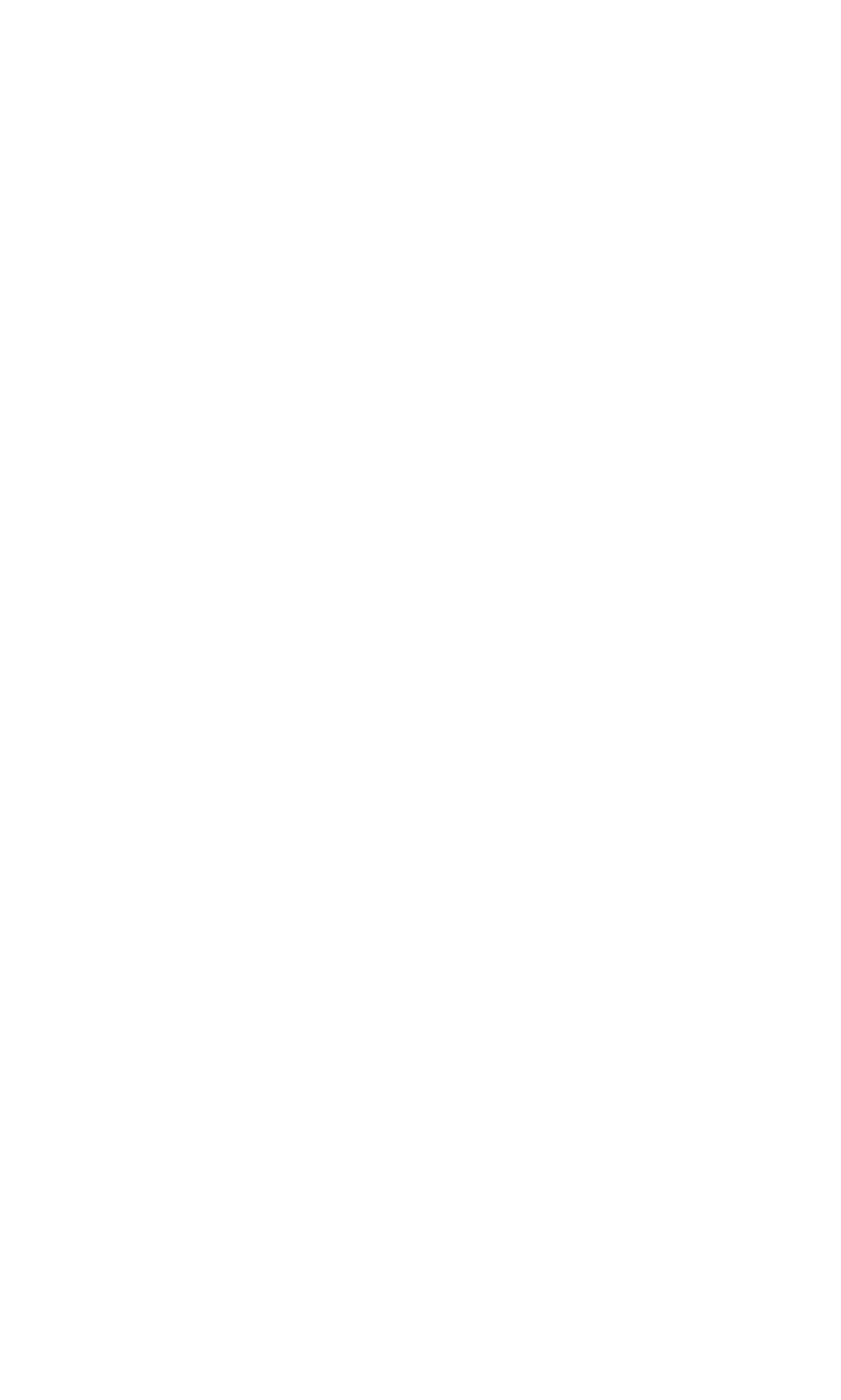

*Caution: Be sure to read the SJ200 Inverter Manual and follow its Cautions and Warnings for the initial product installation. This Quick Reference Guide is intended for reference use by experienced users in servicing existing installations.*

### **Power Circuit Terminals**

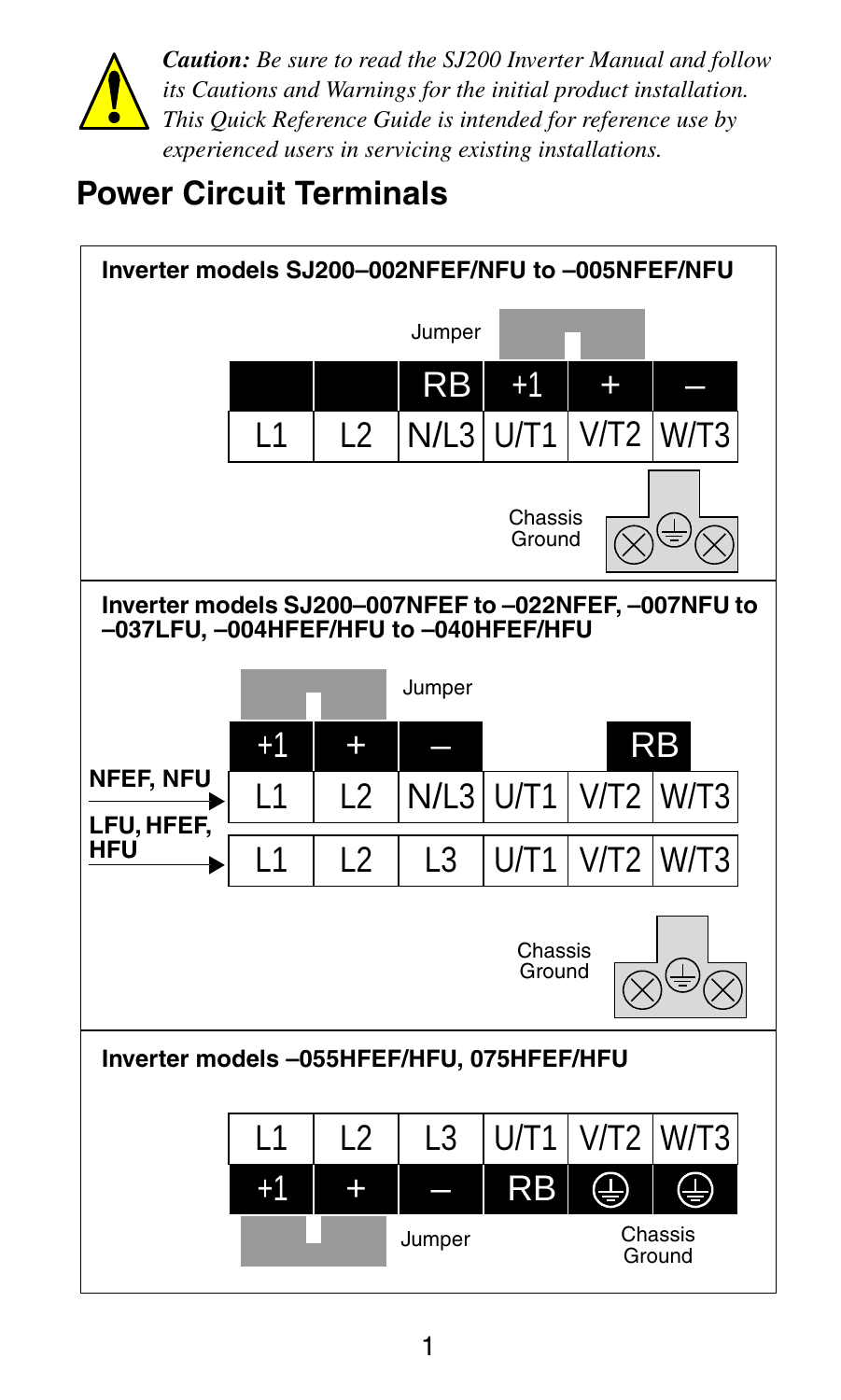### **Control Circuit Terminals**



| <b>Terminal</b><br><b>Name</b> | <b>Description</b>                                       | <b>Ratings and Notes</b>                                                                                   |  |
|--------------------------------|----------------------------------------------------------|------------------------------------------------------------------------------------------------------------|--|
| <b>PCS</b>                     | +24V for logic inputs                                    | 24VDC supply, 30 mA max.<br>(Notes: Do not use for network)<br>power<br>Do not short to terminal L)        |  |
| 1, 2, 3, 4,<br>5.6             | Intelligent (program-<br>mable) discrete logic<br>inputs | 27VDC max. (use P24 or an<br>external supply referenced to<br>terminal L), $4.7k\Omega$ input<br>impedance |  |
| $L$ (top<br>row)               | GND for logic inputs                                     | Sum of input 1 to 6 currents<br>(Note: Do not ground)                                                      |  |
| 11, 12                         | Discrete logic outputs                                   | 50 mA max. ON current,<br>27 VDC max. OFF voltage                                                          |  |
| CM2                            | GND for logic outputs                                    | 100 mA max for sum of<br>terminals 11 and 12 currents                                                      |  |
| AM                             | Analog voltage output                                    | 0 to 10VDC, 1 mA max., 50%<br>duty cycle                                                                   |  |
| L (bottom<br>row)              | GND for analog signals                                   | Sum of OI, O, H, and AM<br>currents (return)                                                               |  |
| ОI                             | Analog input, current                                    | 4 to 19.6 mA range, 20 mA<br>nominal                                                                       |  |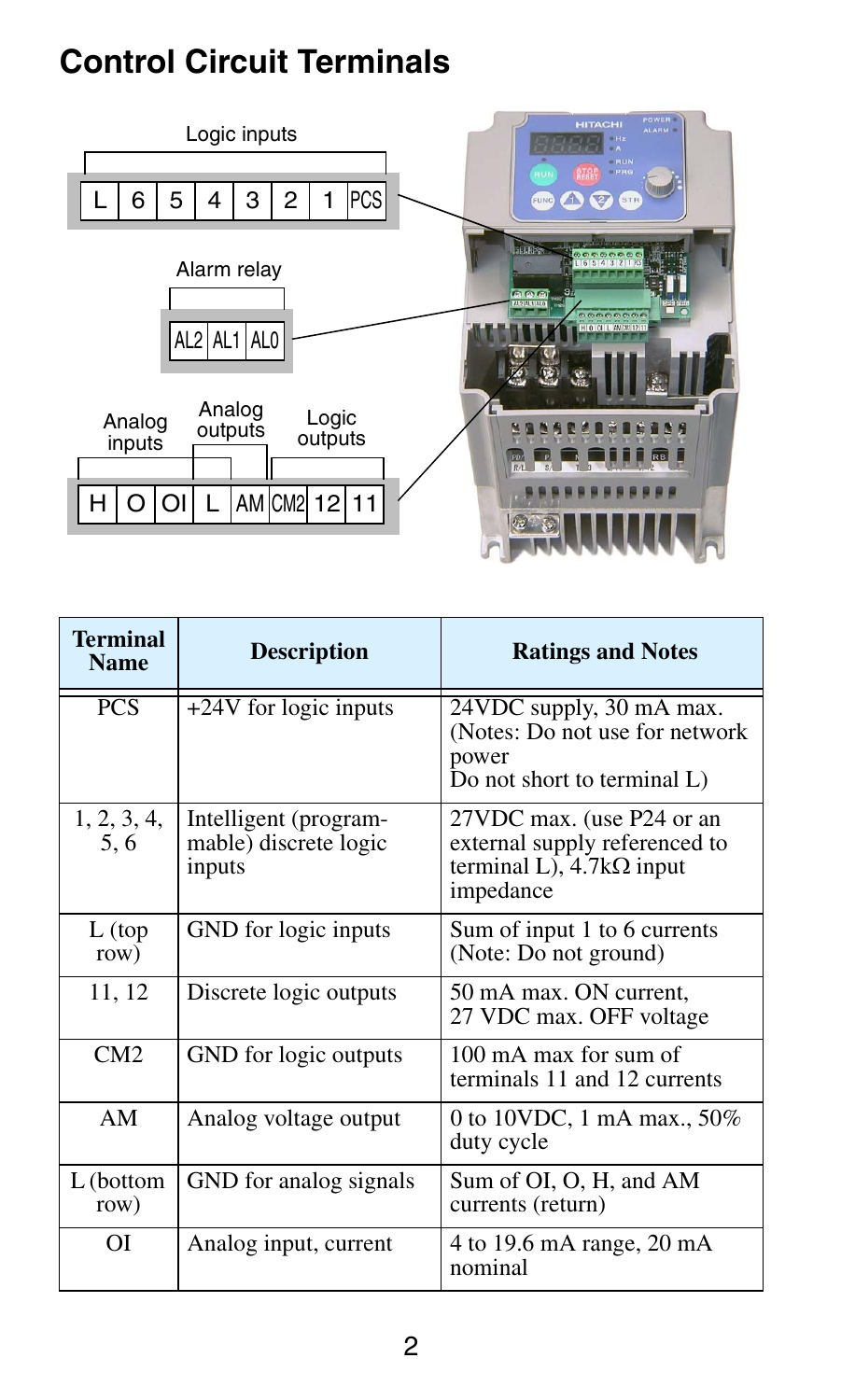| <b>Terminal</b><br><b>Name</b> | <b>Description</b>                           | <b>Ratings and Notes</b>                                                                  |
|--------------------------------|----------------------------------------------|-------------------------------------------------------------------------------------------|
| $\Omega$                       | Analog input, voltage                        | 0 to 9.6 VDC range, 10VDC<br>nominal, 12VDC max., input<br>impedance $10 \text{ k}\Omega$ |
| н                              | $+10V$ analog reference                      | 10VDC nominal, 10 mA max.                                                                 |
| AL $\Omega$                    | Relay common contact                         | Contact rating<br>Max resistive load = $250$ VAC,                                         |
| AI.1                           | Relay contact, normally<br>closed during RUN | 2.5A; 30VDC 3A;<br>Max inductive load = $250$ VAC,<br>0.2A: 30VDC 0.7A                    |
| AI.2                           | Relay contact, normally<br>open during RUN   | Minimum load = 5VDC 100mA,<br>100VAC 10mA                                                 |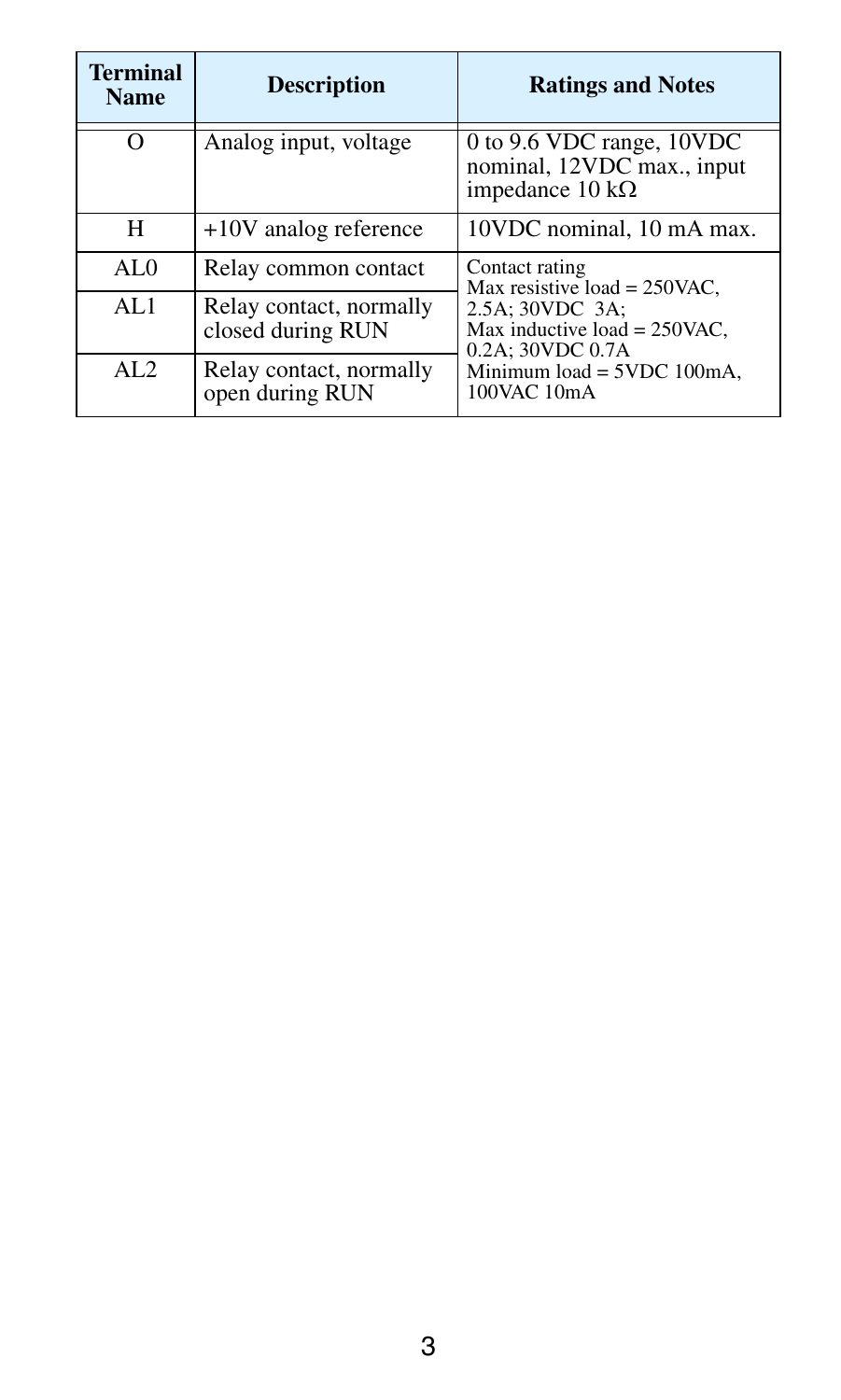## **Basic Wiring Diagram**

The following wiring diagram shows the power and motor connections for basic operation. The optional signal input wiring supports external Fwd and Rev Run command, and a speed potentiometer.

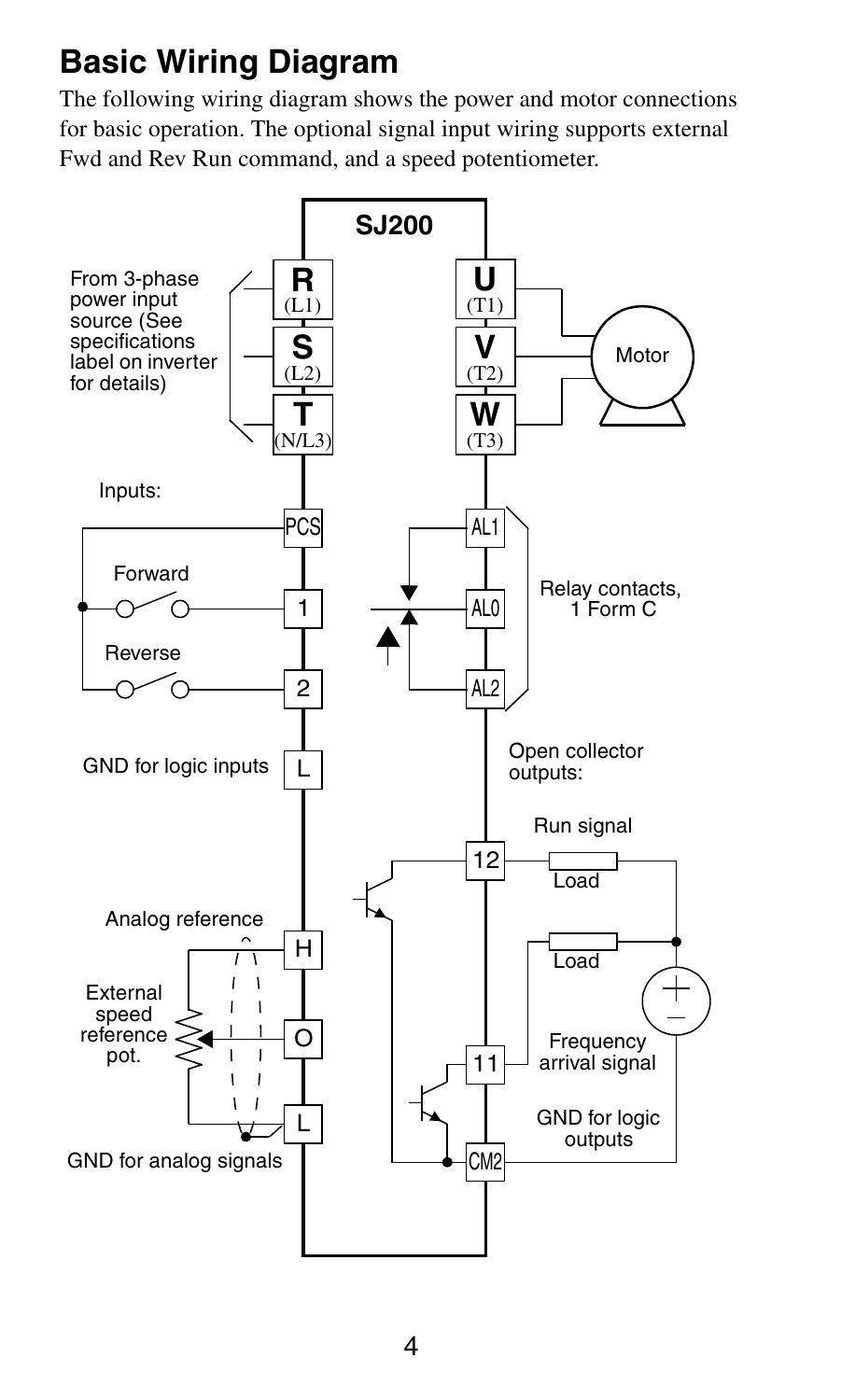### **Inverter Keypad Operation**



- **Run/Stop LED** ON when the inverter output is ON and the motor is developing torque, and OFF when the inverter output is OFF (Stop Mode).
- **Program/Monitor LED** ON when the inverter is ready for parameter editing (Program Mode). It is OFF when the parameter display is monitoring data (Monitor Mode).
- **Run Key Enable LED** ON when the inverter is ready to respond to the Run key, OFF when the Run key is disabled.
- **Run Key** Press this key to run the motor (the Run Enable LED must be ON first). Parameter F004, Keypad Run Key Routing, determines whether the Run key generates a Run FWD or Run REV command.
- **Stop/Reset Key** Press this key to stop the motor when it is running (uses the programmed deceleration rate). This key will also reset an alarm which has tripped.
- **Potentiometer**  Allows an operator to directly set the motor speed when the potentiometer is enabled for output frequency control.
- **Potentiometer Enable LED** ON when the potentiometer is enabled for value entry.

(continued, next page...)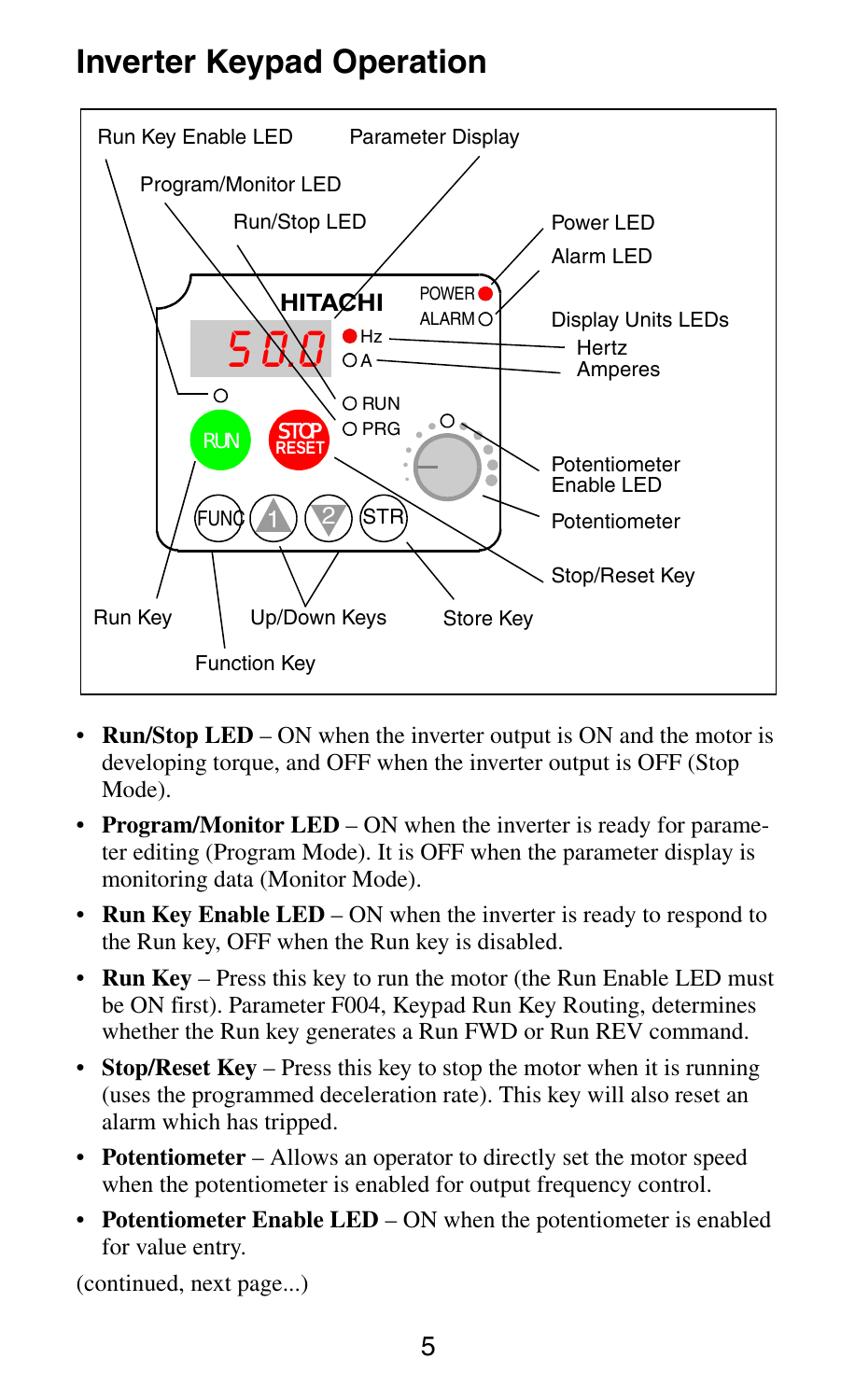- **Parameter Display** A 4-digit, 7-segment display for parameters and function codes.
- **Display Units: Hertz/Amperes** One of these LEDs will be ON to indicate the units associated with the parameter display.
- **Power LED** ON when the power input to the inverter is ON.
- **Alarm LED** ON when the inverter in Trip Mode.
- **Function Key** This key is used to navigate through the lists of parameters and functions for setting and monitoring parameter values.
- **Up/Down Keys** Use these keys alternately to move up or down the lists of parameter and functions shown in the display, and to increment/ decrement values.
- **Store Key** When the unit is in Program Mode and the operator has edited a parameter value, press the Store key to write the new value to the EEPROM.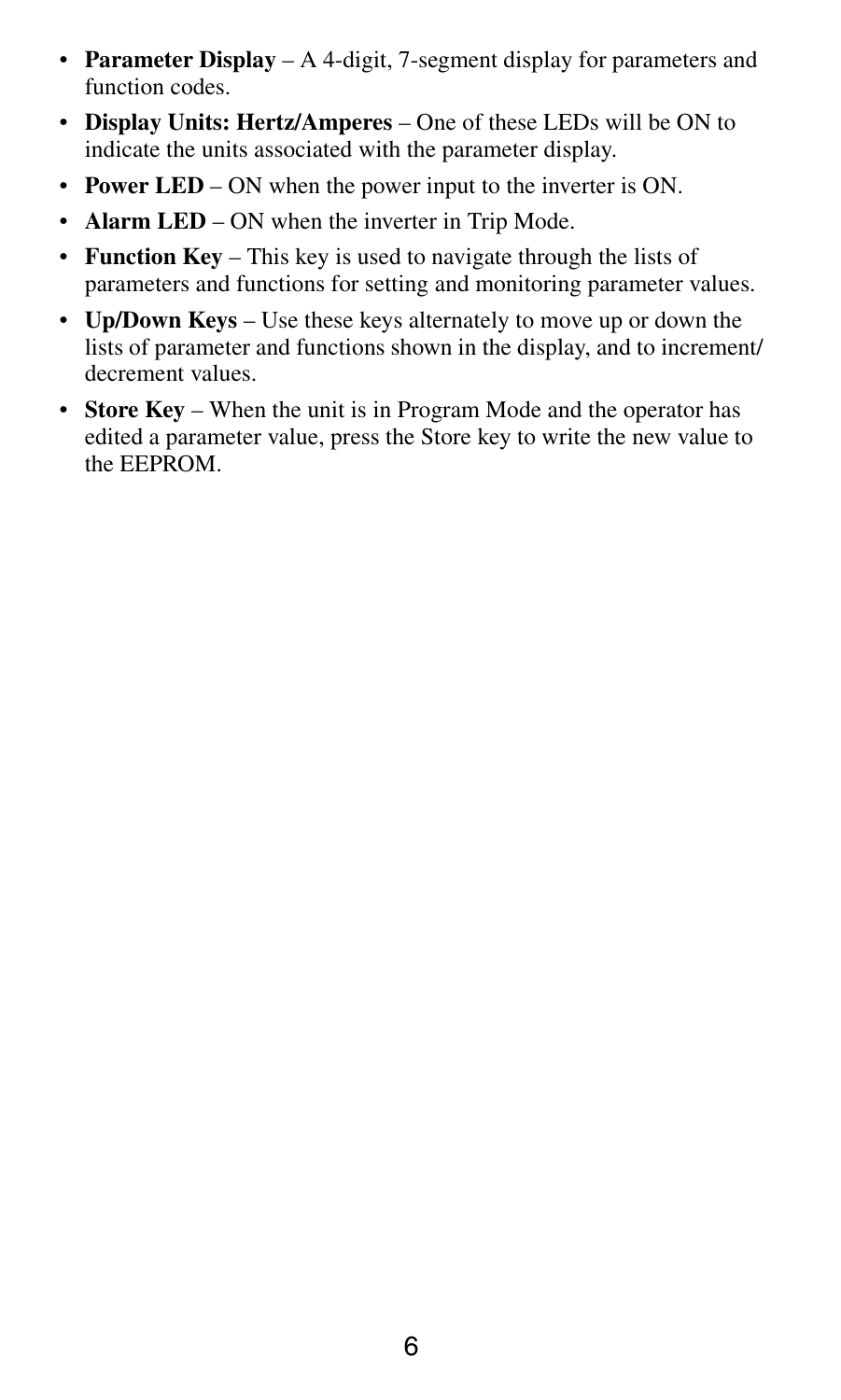### **Keypad Navigation Map**

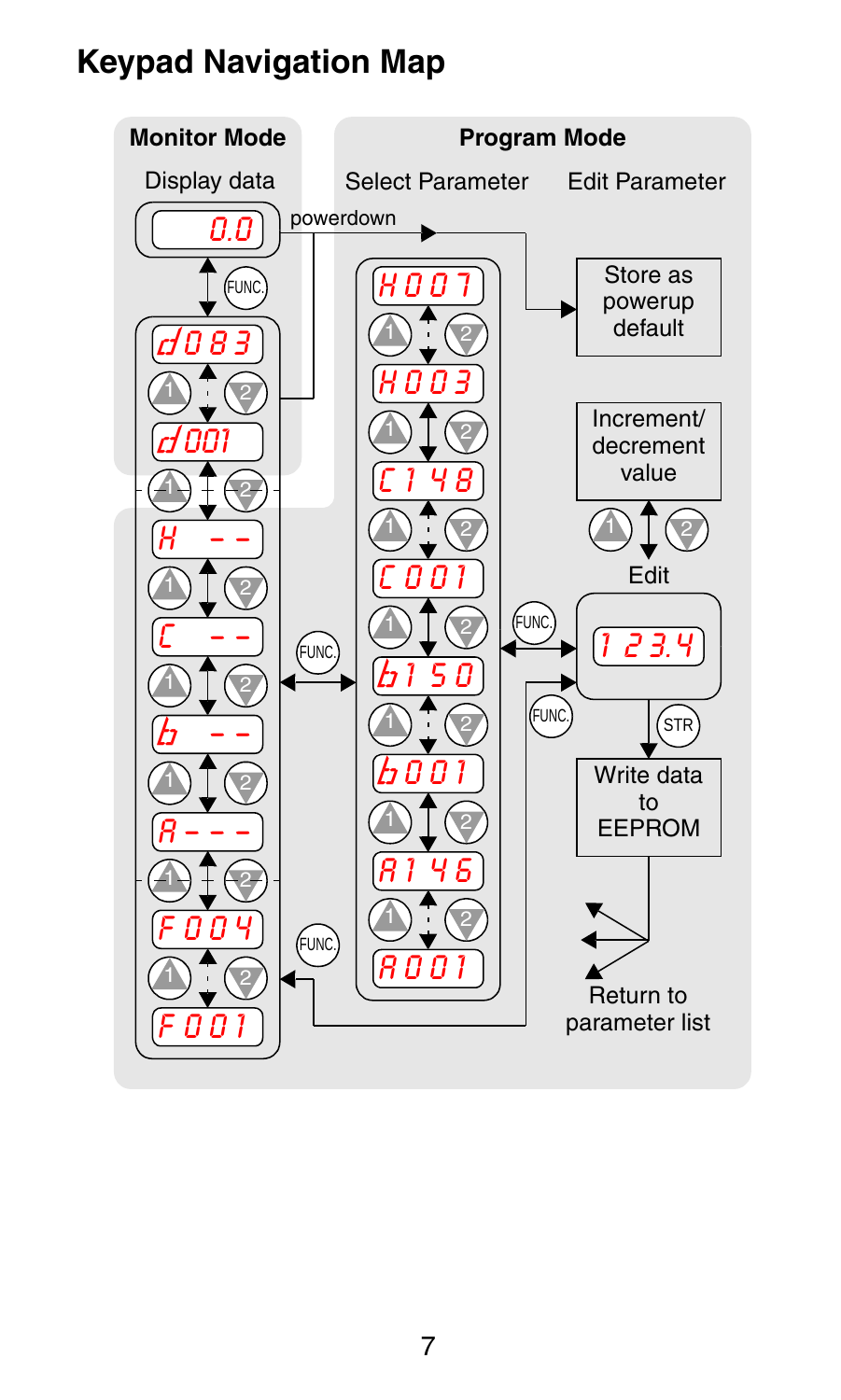### **Powerup Test**

The Powerup Test procedure uses minimal parameter settings to run the motor. The procedure describes two alternative methods for commanding the inverter: *via the inverter keypad*, or *via the logic terminals*.

- Check power input and motor output wiring (see page 4 diagram).
- If using logic terminals for testing, verify correct wiring on [PCS], [FW], [H], [O], and [L] (bottom row) per the diagram on page 4.
- Reverse [RV] input wiring (defaults to terminal [2]) is optional.

| <b>Step</b>    | <b>Description</b>                     | Via Kevpad                                                       | <b>Via Logic</b><br><b>Terminals</b>                     |  |
|----------------|----------------------------------------|------------------------------------------------------------------|----------------------------------------------------------|--|
| 1              | Set speed command<br>source setting    | $A001 = 00$<br>$A001 = 01$ .<br>$[H-O-L]$ input<br>(keypad pot.) |                                                          |  |
| $\overline{c}$ | Set Run FW command<br>source           | $A002 = 02$<br>(Run key)                                         | $A002 = 01$ .<br>[FW] input                              |  |
| 3              | Set Run REV command<br>source          |                                                                  | $C002 = 01$ ,<br>[RV] input                              |  |
| $\overline{4}$ | Set motor base freq.                   |                                                                  | $A003 = 60$                                              |  |
| 5              | Set motor poles<br>(2/4/6/8)           | $H004 = 4$ (default), change only if<br>your motor is different  |                                                          |  |
| 6              | Set keypad display to<br>monitor freq. | Access D001, press Func. key, display<br>will show $\Pi$ $\Pi$   |                                                          |  |
|                | Perform safety check                   | Disconnect load from motor                                       |                                                          |  |
| $\overline{7}$ |                                        | Turn keypad pot.<br>to MIN position                              | Ensure voltage on<br>$[O]$ - $[L]$ termi-<br>$nals = 0V$ |  |
| 8              | Run Forward command                    | Press Run key                                                    | Turn ON the<br>[FW] terminal                             |  |
| 9              | Increase speed                         | Rotate keypad<br>pot. CW dir.                                    | Increase voltage<br>at [O]                               |  |
| 10             | Decrease speed                         | Rotate keypad<br>Decrease voltage<br>pot. CCW dir.<br>at [O]     |                                                          |  |
| 11             | Stop motor                             | Turn OFF the<br>Press Stop key<br>[FW] terminal                  |                                                          |  |
| 12.            | Run Reverse command<br>(optional)      |                                                                  | Turn ON the [RV]<br>terminal                             |  |
| 13             | Stop motor                             |                                                                  | Turn OFF the<br>[RV] terminal                            |  |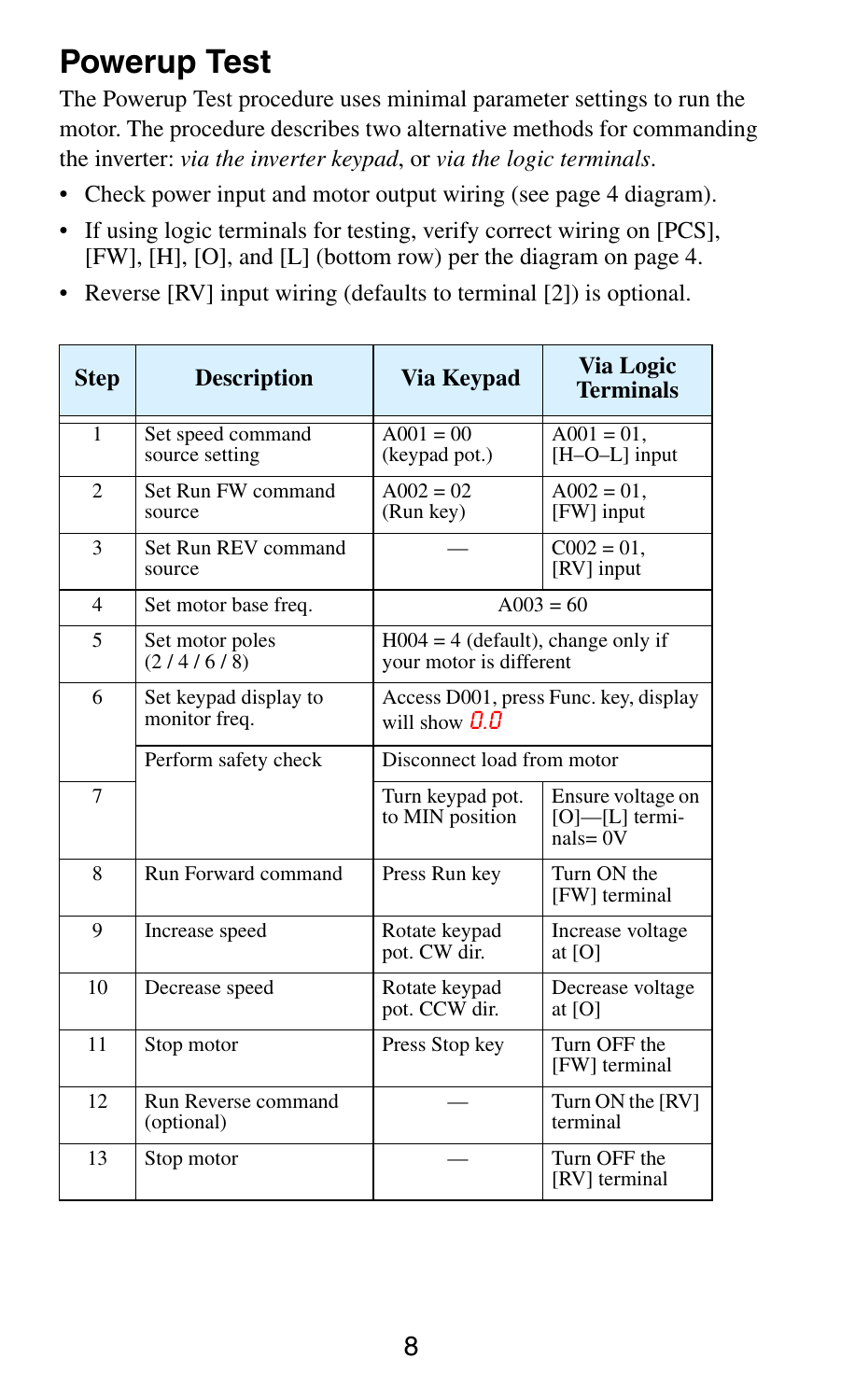### **Error Codes**

The SJ200 series inverters will trip on over-current, over-voltage, and under-voltage to protect the inverter. The motor output turns OFF, allowing the motor to free-run to a stop. Press the Stop/Reset key to reset the inverter and clear the error.

#### **Basic Error Codes**

| <b>Error</b><br>Code | <b>Name</b>                                   | <b>Probable Cause(s)</b>                                                                                                                           |
|----------------------|-----------------------------------------------|----------------------------------------------------------------------------------------------------------------------------------------------------|
| EO1                  | Over current event while at<br>constant speed | • Inverter output was short-circuited<br>• Motor shaft is locked<br>• Load is too heavy                                                            |
| ЕО2                  | Over current event during<br>deceleration     | • A dual-voltage motor is wired<br>incorrectly                                                                                                     |
| ЕОЗ                  | Over current event during<br>acceleration     | Note: The SJ200 will over current trip at<br>nominally 200% of rated current                                                                       |
| ΕОΥ                  | Over current event for other<br>conditions    | • DC braking power(A054) set too high<br>• Current transformer / noise error                                                                       |
| FNS                  | Overload protection                           | • Motor overload is detected by the<br>electronic thermal function                                                                                 |
| EO6                  | Braking resistor overload                     | • Regenerative braking resistor exceeds<br>the usage time or usage ratio                                                                           |
| FN 1                 | Over voltage protection                       | • DC bus voltage exceeds a threshold,<br>due to regenerative energy from motor                                                                     |
| FNR                  | <b>EEPROM</b> error                           | • Built-in EEPROM memory experi-<br>enced noise, high temperature, etc.                                                                            |
| <b>EO9</b>           | Under-voltage error                           | • DC bus voltage decreased enough to<br>cause a control circuit fault                                                                              |
| F11                  | CPU error                                     | • Built-in CPU had internal error                                                                                                                  |
| E22                  |                                               |                                                                                                                                                    |
| בור                  | External trip                                 | • [EXT] input signal detected                                                                                                                      |
| ЕΉ                   | <b>USP</b> (Unattended Start<br>Protection)   | • When (USP) was enabled, an error<br>occurred when power was applied while<br>a Run signal was present                                            |
| Ε1Ч                  | Ground fault                                  | • A ground fault was detected between<br>the inverter output and the motor. This<br>feature protects the inverter, and does not<br>protect humans. |
| <b>E15</b>           | Input over-voltage                            | • Input voltage was higher than specified<br>value, after 60 sec. in Stop Mode                                                                     |
| E21                  | Inverter thermal trip                         | • Inverter internal temperature is above<br>the threshold                                                                                          |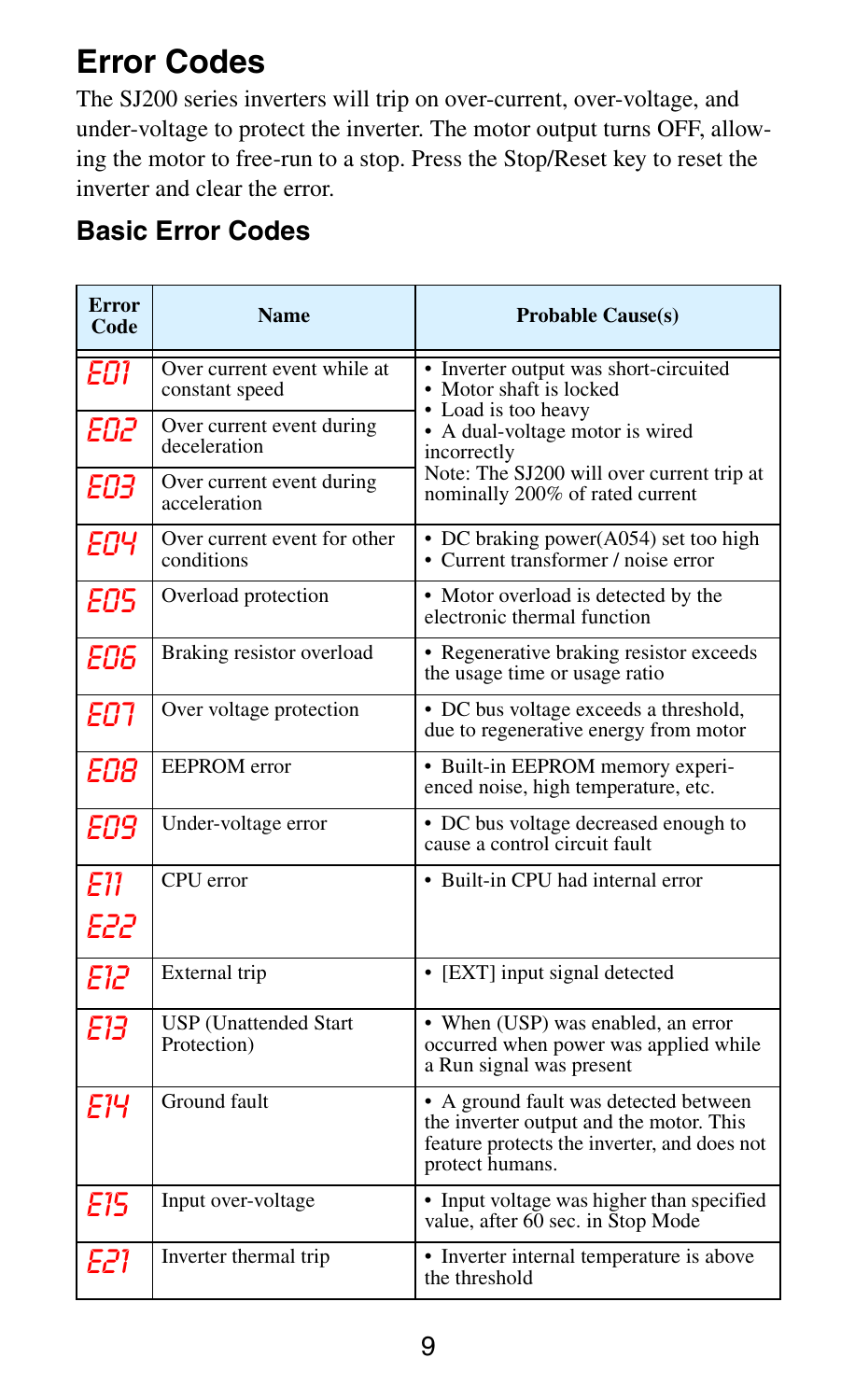| <b>Error</b><br>Code | <b>Name</b>                                     | <b>Probable Cause(s)</b>                                                                                                       |
|----------------------|-------------------------------------------------|--------------------------------------------------------------------------------------------------------------------------------|
| 535                  | Thermistor                                      | • Thermistor input, [THM] and [L], is<br>over the temp. threshold                                                              |
| E60                  | Communications error                            | • The inverter's watchdog timer for the<br>communications network has timed out.                                               |
| --                   | Under-voltage (brownout)<br>with output shutoff | • Low input voltage caused the inverter<br>to turn OFF the motor output and try to<br>restart. If unsuccessful, a trip occurs. |

#### **Error Trip Conditions**

Use function code D081 to access the error trip conditions for the current error as shown in the table below. Use the Up and Down arrow keys to scroll through the trip condition parameters.

| <b>Step</b>                             | <b>Display</b>                                    |
|-----------------------------------------|---------------------------------------------------|
| 1. Access D081                          | d081                                              |
| 2. Press Function Key                   | If no error:                                      |
|                                         |                                                   |
|                                         | If error exists:<br>EXХ                           |
|                                         | (error code)                                      |
| 3. Press Up/Dn key (if<br>error exists) | Output frequency at trip point:<br>ח חו           |
|                                         | Motor current at trip point:<br>۶ م               |
|                                         | DC bus voltage at trip point:<br>284.O            |
|                                         | Cumulative Run time house at<br>trip point:<br>15 |
|                                         | Cumulation power-ON hours at<br>trip point:<br>18 |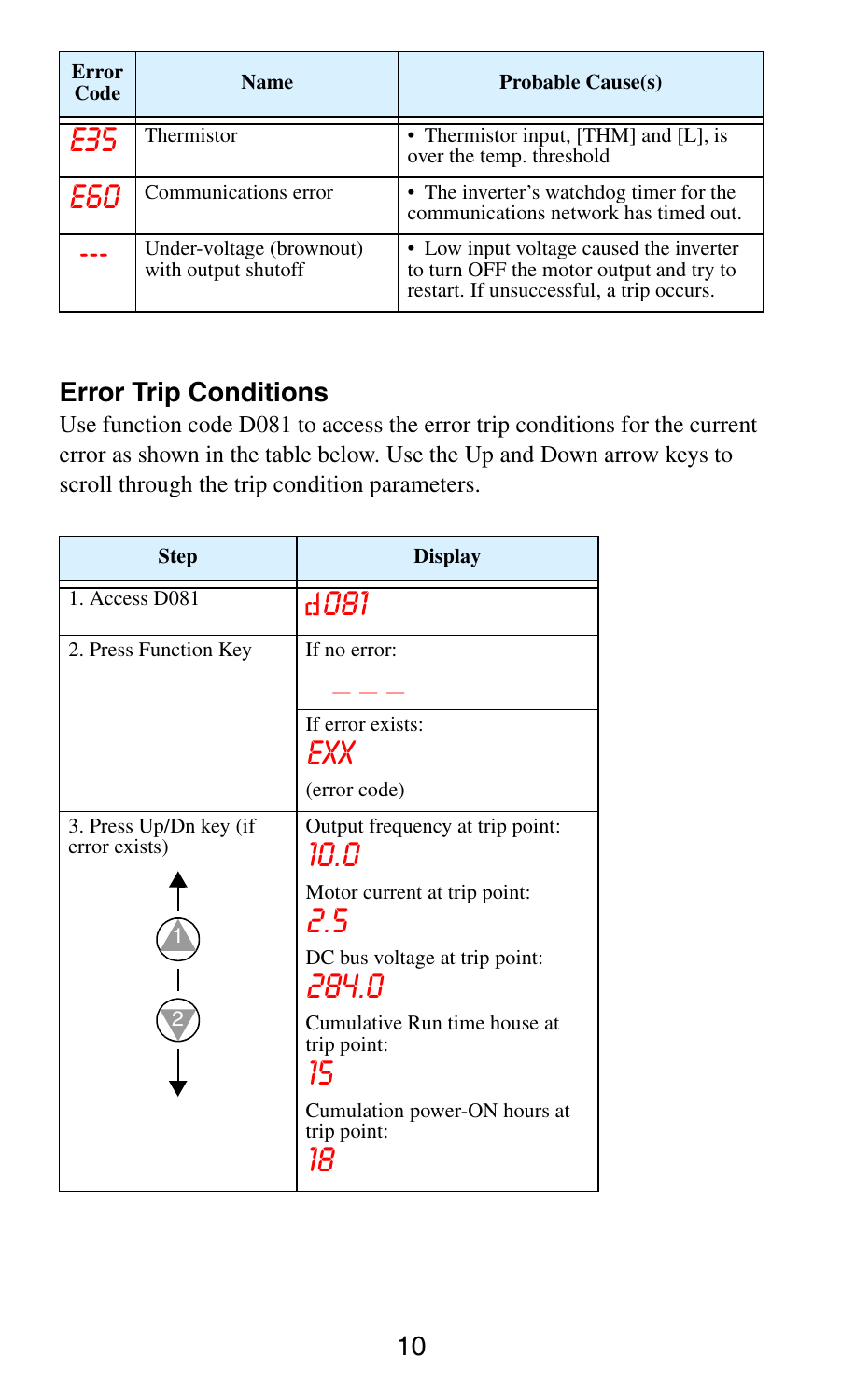#### **Restoring Factory Default Settings**

| <b>Action</b>                                                              | <b>Display</b>     | <b>Function/Parameter</b>                                          |
|----------------------------------------------------------------------------|--------------------|--------------------------------------------------------------------|
| Press (FUNC).<br>or $\sqrt{2}$<br>as<br>needed.                            | ŀ۶                 | "B" Group selected                                                 |
| Press (FUNC.)                                                              | 6001               | First "B" Group parameter                                          |
| Press/hold $(1)$<br>until                                                  | b085               | Country code for<br>initialization selected                        |
| Press (FUNC). If setting is<br>correct, then skip next step.               | 0 Z                | $00 = Japan$<br>$01 = Europe$<br>$02 = USA$                        |
| To change country code, press                                              | $\alpha$ (         | to set; (STR) to store.                                            |
| Press (FUNC                                                                | 6085               | Country code for<br>initialization selected                        |
| Press (                                                                    | 6084               | Initialization function<br>selected                                |
| Press (FUNC.                                                               | Q O                | $00 =$ disable initialization,<br>clear trip history only          |
| Press (                                                                    | 0 I                | $01$ = enable initialization                                       |
| Press (STR)                                                                | <b>b</b> 084       | Initialization now enabled<br>to restore all defaults              |
| Press/hold (FUNC.),                                                        | 608 Y              | First part of key sequence                                         |
| and $\frac{S10}{1551}$ keys. Do not release<br>yet.                        |                    |                                                                    |
| When your country code<br>appears in the display, release<br>all the keys. | EШ<br>U 5 R<br>J P | Default parameter country<br>code shown during initial-<br>ization |
| Initialization is complete.                                                | d001               | Function code for output<br>frequency monitor shown                |



*Note: After initializing the inverter, use the Powerup Test on page 8 to get the motor running again.*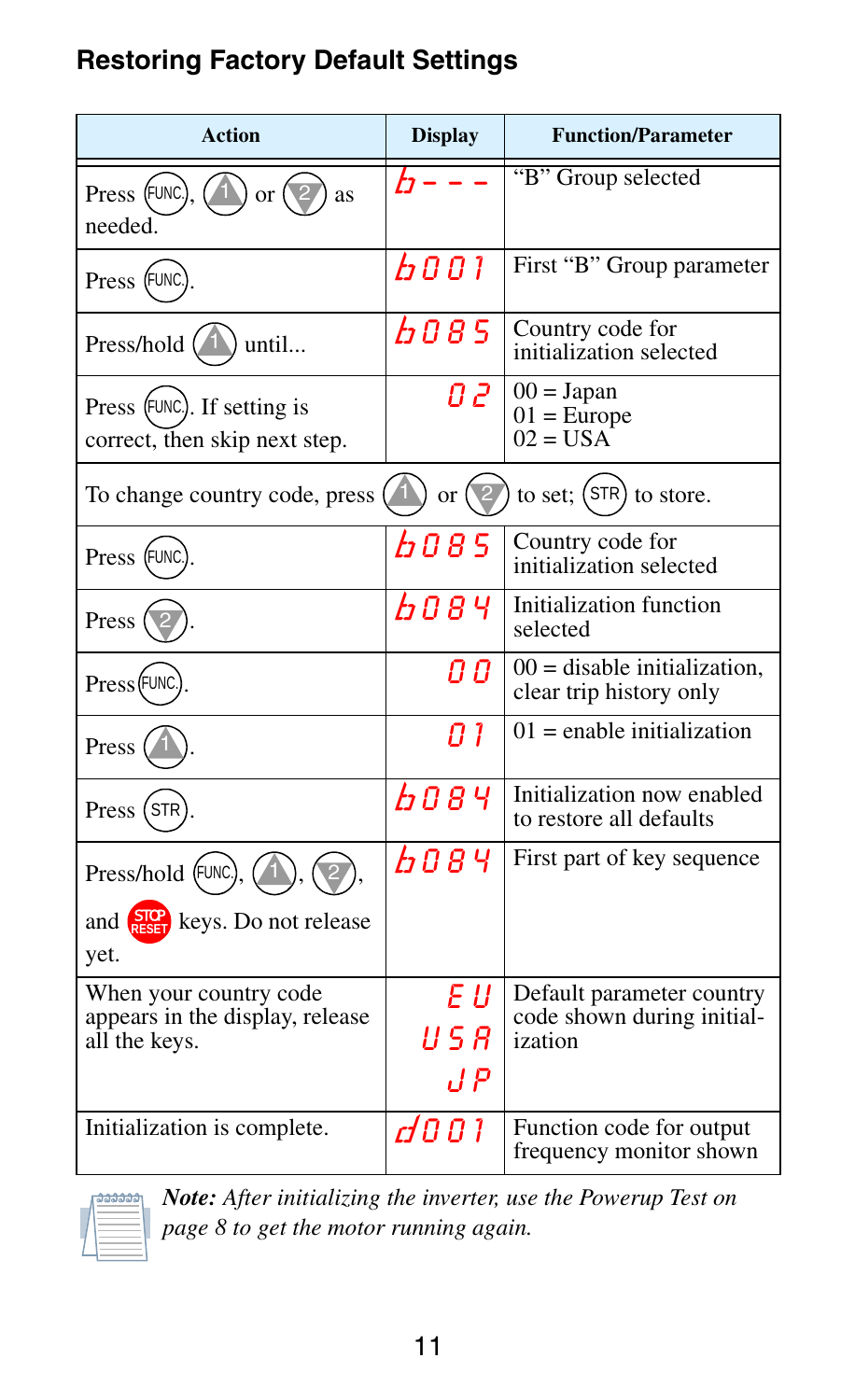### **Parameter Tables**

#### **"D" Group: Monitoring Functions**

| Func.<br>Code    | <b>Name / Description</b>                                                 | <b>Units</b>     |
|------------------|---------------------------------------------------------------------------|------------------|
| D001             | Output frequency monitor                                                  | Hz               |
| D <sub>002</sub> | Output current monitor                                                    | A                |
| D <sub>003</sub> | Rotation direction monitor                                                |                  |
|                  | Stop<br>Forward<br>Reverse                                                |                  |
|                  | Direction                                                                 |                  |
| D <sub>004</sub> | Process variable (PV), PID feedback monitor                               | $\%$             |
| D <sub>005</sub> | Intelligent input terminal status                                         |                  |
|                  | ON<br>OFF<br>5<br>3<br>2<br>6<br>4<br><b>Terminal Numbers</b>             |                  |
| D006             | Intelligent output terminal status                                        |                  |
|                  | ON<br>OFF<br>AL 12 11<br><b>Terminal Numbers</b>                          |                  |
| D007             | Scaled output frequency monitor<br>(output frequency x B086 scale factor) | User-<br>defined |
| D013             | Output voltage monitor                                                    | V                |
| D016             | Cumulative operation RUN tim monitor                                      | hours            |
| D017             | Cumulative power-on time monitor                                          | hours            |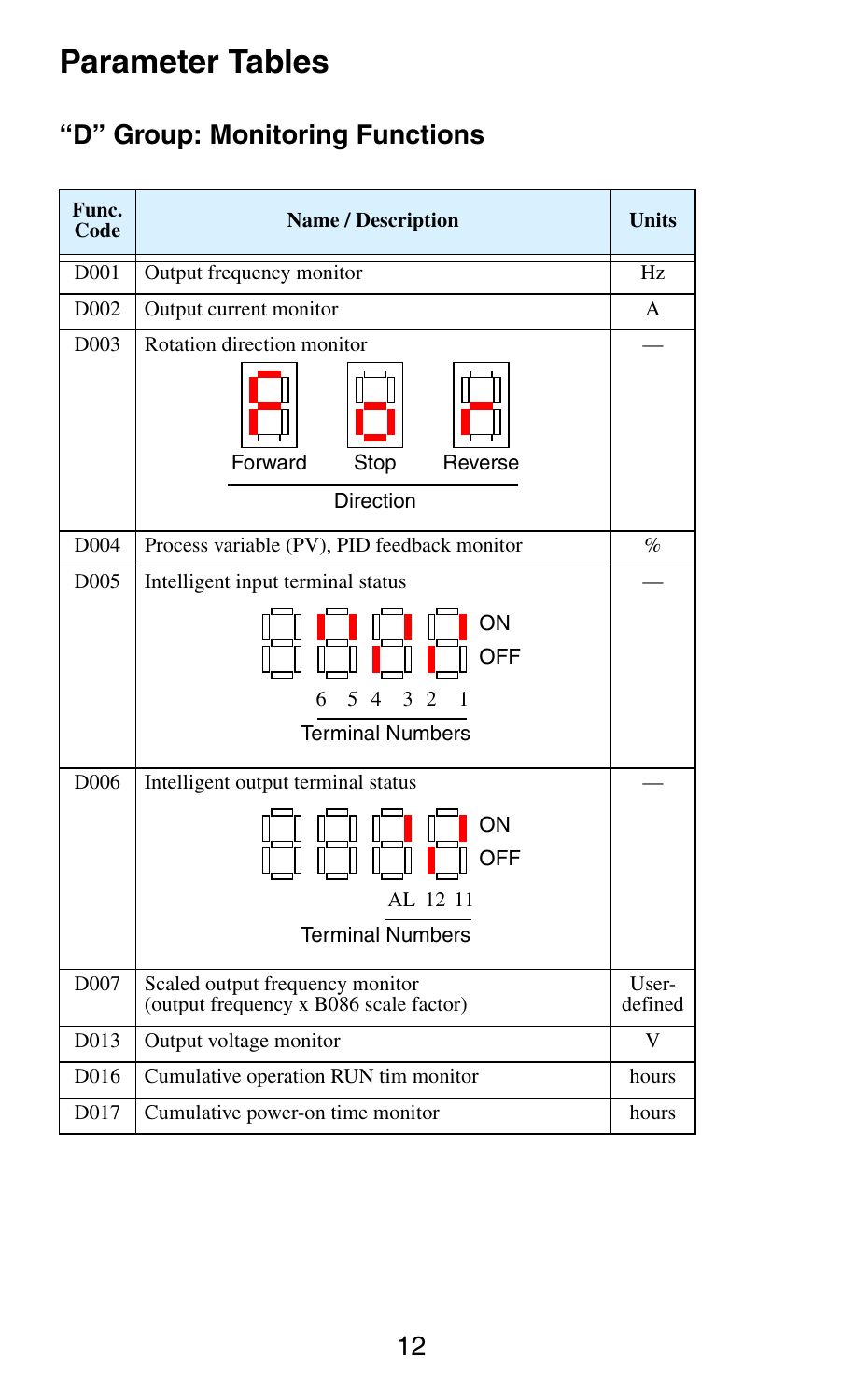#### **Trip History and Inverter Status**

| Func.<br>Code     | <b>Name / Description</b>           | Units |
|-------------------|-------------------------------------|-------|
| D <sub>080</sub>  | Trip Counter                        | Hz.   |
| D081              | Trip monitor 1 (most recent trip n) |       |
| D <sub>0</sub> 82 | Trip monitor $2$ (trip n-1)         |       |
| D <sub>0</sub> 83 | Trip monitor $3$ (trip n-2)         |       |

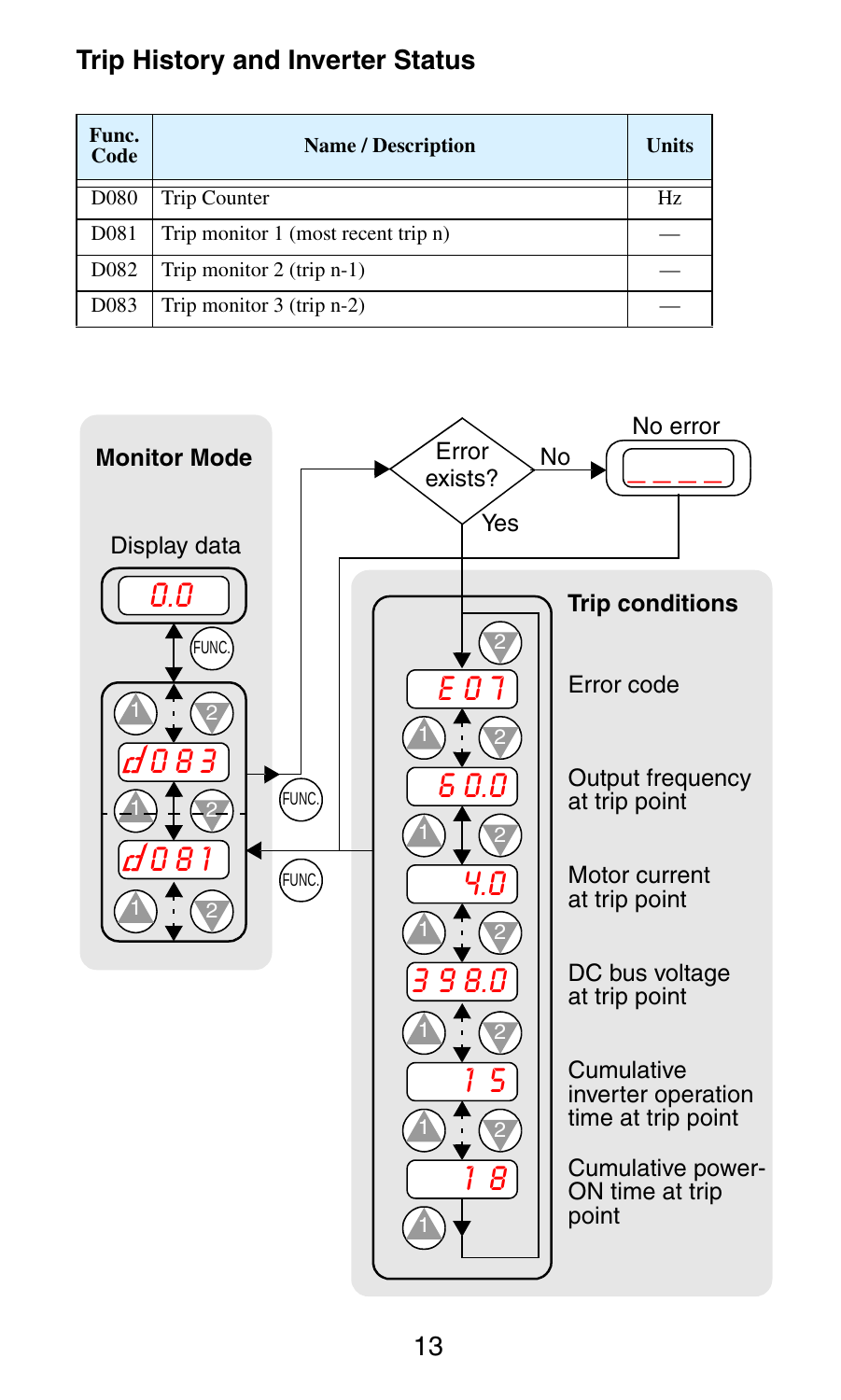Parameter tables for user-settable functions follow these conventions:

- Some parameters have 2nd motor equivalents, indicated by the x2xx parameter codes in the left-most column.
- Some parameters specify an option code. Where applicable, the options codes will be in a bulleted list in the Name/Description column.
- The default values apply to all models unless otherwise noted for each parameter... –FEF (Europe) / – FU (USA)
- Some parameters cannot be edited during Run Mode, and certain Software Lock settings (B031) can prohibit all edits. If in doubt, place the inverter in Stop Mode or consult the inverter manual for details.

| Func.<br>Code    | <b>Name / Description</b>                            | <b>Default</b><br>Value | <b>Set</b><br>Value |
|------------------|------------------------------------------------------|-------------------------|---------------------|
| F001             | Output frequency setting                             | 0.0                     |                     |
| F002             | Acceleration (1) time setting                        | 10.0                    |                     |
| F <sub>202</sub> | Acceleration (1) time setting, 2nd motor             | 10.0                    |                     |
| F <sub>003</sub> | Deceleration (1) time setting                        | 10.0                    |                     |
| F <sub>203</sub> | Deceleration (1) time setting, 2nd motor             | 10.0                    |                     |
| F <sub>004</sub> | Keypad Run key routing<br>00 Forward<br>• 01 Reverse | 0 <sup>0</sup>          |                     |

#### **"F" Group: Main Profile Parameters**

#### **"A" Group: Standard Functions**

| Func.<br>Code | <b>Name / Description</b>                                                                                                                                                  | <b>Default</b><br>Value<br>$-$ FEF $/ -$ FU | <b>Set</b><br>Value |
|---------------|----------------------------------------------------------------------------------------------------------------------------------------------------------------------------|---------------------------------------------|---------------------|
| A001          | Frequency source setting<br>• 00 Keypad potentiometer<br>• 01 Control terminal<br>• 02 Function F001 setting<br>• 03 ModBus network input<br>• 10 Calculate function input | 01/00                                       |                     |
| A002          | Run command source setting<br>• 01 Input terminal FW or RV (assignable)<br>• 02 Run key on keypad, or digital operator<br>• 03 ModBus network input                        | 01/02                                       |                     |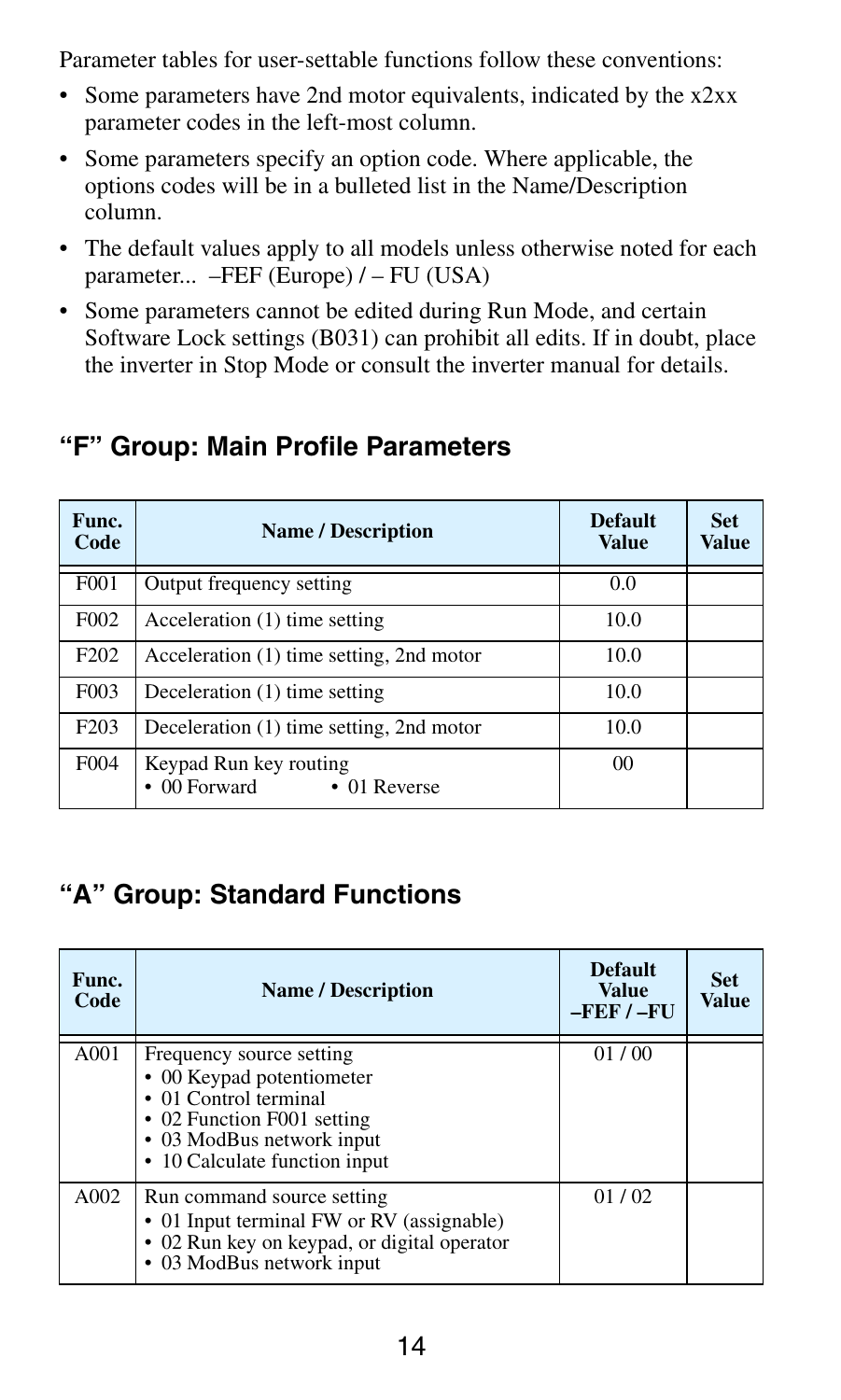| Func.<br>Code                                                                  | <b>Name / Description</b>                                                                                                                                                                                        | <b>Default</b><br>Value<br>$-$ FEF $/ -$ FU                                                                            | <b>Set</b><br>Value |
|--------------------------------------------------------------------------------|------------------------------------------------------------------------------------------------------------------------------------------------------------------------------------------------------------------|------------------------------------------------------------------------------------------------------------------------|---------------------|
| A003/<br>A203                                                                  | Base frequency setting                                                                                                                                                                                           | 50.0 / 60.0                                                                                                            |                     |
| A004/<br>A204                                                                  | Maximum frequency setting                                                                                                                                                                                        | 50.0 / 60.0                                                                                                            |                     |
| A005                                                                           | [AT] selection<br>• 00 Select between [O] and [OI] at [AT]<br>• 01 [O]+[OI] ([AT] input is ignored)<br>• 02 Select between [O] and keypad pot<br>• 03 Select between [OI] and keypad pot                         | 0 <sub>0</sub>                                                                                                         |                     |
| A011                                                                           | Pot./O-L input active range start frequency                                                                                                                                                                      | 0.0                                                                                                                    |                     |
| A012                                                                           | Pot./O-L input active range end frequency                                                                                                                                                                        | 0.0                                                                                                                    |                     |
| A013                                                                           | Pot./O-L input active range start voltage                                                                                                                                                                        | 0.                                                                                                                     |                     |
| A014                                                                           | Pot./O-L input active range end voltage                                                                                                                                                                          | 100.                                                                                                                   |                     |
| A015                                                                           | Pot./O-L input start frequency enable<br>• 00 Use A011 starting value)<br>$\bullet$ 01 Use 0 Hz                                                                                                                  | 01                                                                                                                     |                     |
| A016                                                                           | External frequency filter time constant                                                                                                                                                                          | 2.18.                                                                                                                  |                     |
| A020/<br>A220                                                                  | Multi-speed frequency setting                                                                                                                                                                                    | $\Omega$                                                                                                               |                     |
| A021<br>A022<br>A023<br>A024<br>A025<br>A026<br>A027<br>A028<br>A029<br>. A035 | Multi-speed frequency settings (for both motors)                                                                                                                                                                 | 0.0 / 0.0<br>0.0 / 0.0<br>0.0 / 0.0<br>0.0 / 0.0<br>0.0 / 0.0<br>0.0 / 0.0<br>0.0 / 0.0<br>0.0 / 0.0<br>.<br>0.0 / 0.0 |                     |
| A038                                                                           | Jog frequency setting                                                                                                                                                                                            | 1.00                                                                                                                   |                     |
| A039                                                                           | Jog stop mode<br>• 00 Free-run stop, jogging disabled during<br>motor run<br>• 01 Controlled deceleration, jogging disabled<br>during motor run<br>• 02 DC braking to stop, jogging disabled<br>during motor run | $00 \,$                                                                                                                |                     |
| A042/<br>A242                                                                  | Manual torque boost value                                                                                                                                                                                        | $5.0(A042)$ /<br>0.0 (A242)                                                                                            |                     |
| A043/<br>A243                                                                  | Manual torque boost frequency adjustment                                                                                                                                                                         | 3.0/(A043)<br>0.0(A243)                                                                                                |                     |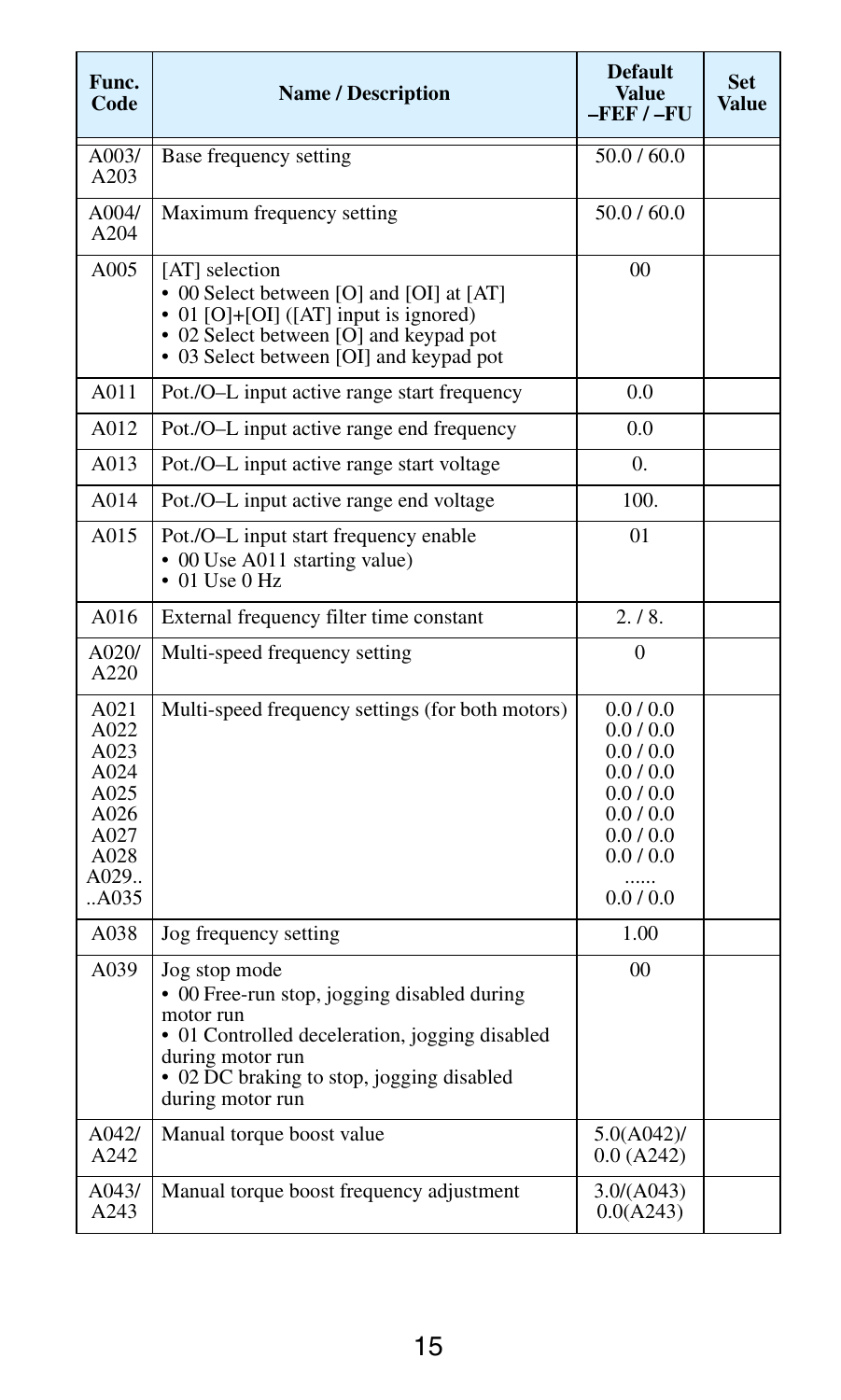| Func.<br>Code        | <b>Name / Description</b>                                                                                                                             | <b>Default</b><br><b>Value</b><br>$-FEF/-FU$ | <b>Set</b><br>Value |
|----------------------|-------------------------------------------------------------------------------------------------------------------------------------------------------|----------------------------------------------|---------------------|
| A044/<br>A244        | V/f characteristic curve selection<br>• 00 V/f constant torque<br>• 01 V/f variable torque                                                            | 0 <sub>2</sub>                               |                     |
|                      | • 02 Intelligent sensorless vector control                                                                                                            |                                              |                     |
| A045                 | V/f gain setting                                                                                                                                      | 100.                                         |                     |
| A046/<br>A246        | Automatic torque boost voltage gain                                                                                                                   | 100                                          |                     |
| A047/<br>A247        | Automatic torque boost slip gain                                                                                                                      | 100                                          |                     |
| A051                 | DC braking enable<br>• 00 Disable<br>$\bullet$ 01 Enable                                                                                              | 00                                           |                     |
| A052                 | DC braking frequency setting                                                                                                                          | 0.5                                          |                     |
| A053                 | DC braking wait time                                                                                                                                  | 0.0                                          |                     |
| A054                 | DC braking force during deceleration                                                                                                                  | $\Omega$ .                                   |                     |
| A055                 | DC braking time for deceleration                                                                                                                      | 0.0                                          |                     |
| A056                 | DC braking / edge or level detection for [DB]<br>input                                                                                                | 0 <sub>1</sub>                               |                     |
| A061                 | Frequency upper limit setting                                                                                                                         | 0.0                                          |                     |
| A062                 | Frequency lower limit setting                                                                                                                         | 0.0                                          |                     |
| A063<br>A065<br>A067 | Jump (center) frequency setting                                                                                                                       | 0.0                                          |                     |
| A064<br>A066<br>A068 | Jump (hysteresis) frequency width setting                                                                                                             | 0.5                                          |                     |
| A071                 | <b>PID</b> Enable<br>• 00 PID operation OFF<br>• 01 PID operation ON                                                                                  | 00                                           |                     |
| A072                 | PID proportional gain                                                                                                                                 | 1.0                                          |                     |
| A073                 | PID integral time constant                                                                                                                            | 1.0                                          |                     |
| A074                 | PID derivative time constant                                                                                                                          | 0.0                                          |                     |
| A075                 | PV scale conversion                                                                                                                                   | 1.00                                         |                     |
| A076                 | PV source setting<br>• 00 [OI] terminal (current input)<br>• 01 [O] terminal (voltage input)<br>• 02 ModBus network<br>• 03 Calculate function output | 0 <sup>0</sup>                               |                     |
| A077                 | Reverse PID action<br>$\cdot$ 00 PID input = SP – PV<br>• 01 PID input $=-(SP - PV)$                                                                  | 00                                           |                     |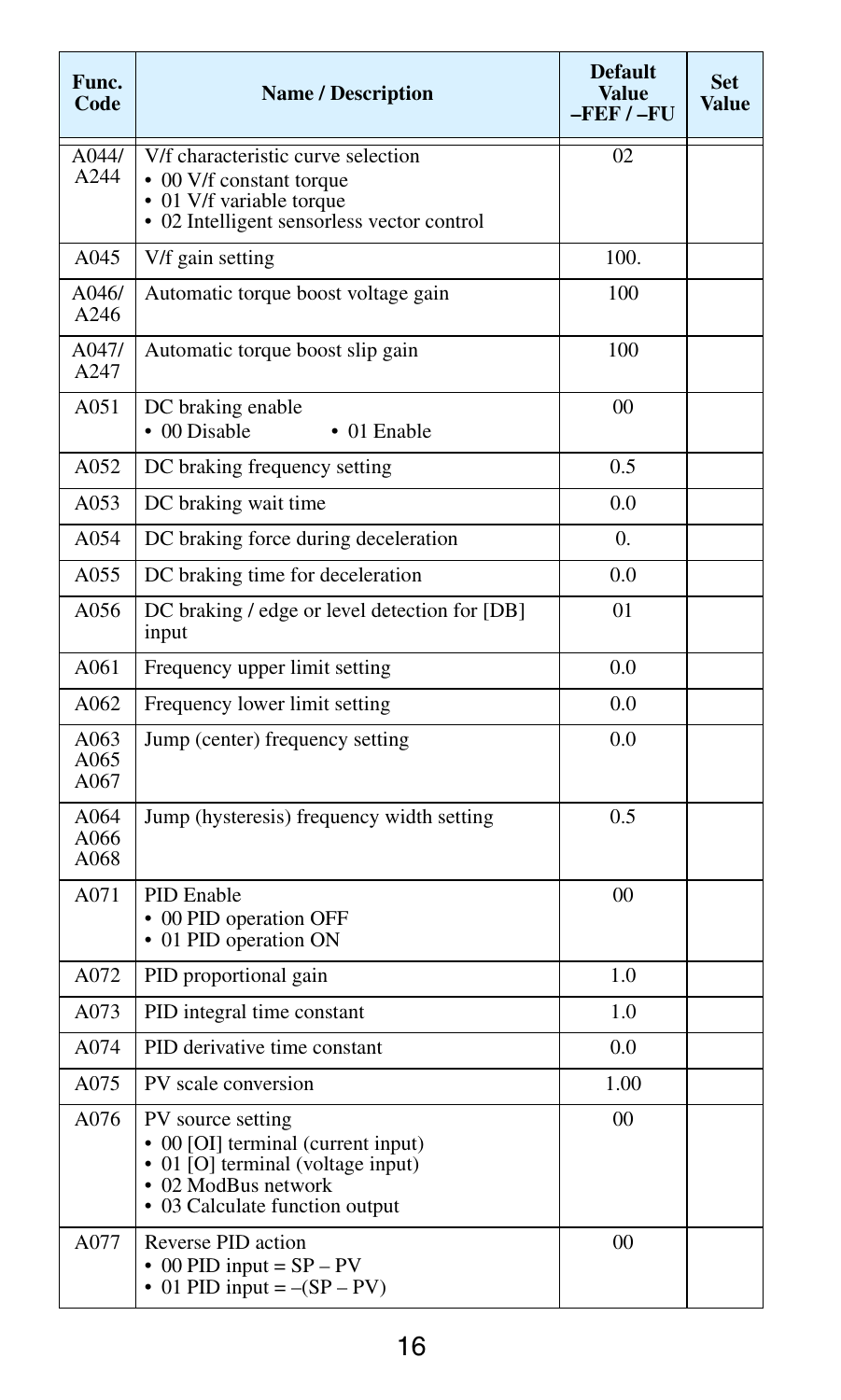| Func.<br>Code | <b>Name / Description</b>                                                                                                                                                   | <b>Default</b><br>Value<br>$-$ FEF $/ -$ FU | <b>Set</b><br>Value |
|---------------|-----------------------------------------------------------------------------------------------------------------------------------------------------------------------------|---------------------------------------------|---------------------|
| A078          | PID output limit                                                                                                                                                            | 0.0                                         |                     |
| A081          | <b>AVR</b> function select<br>• 00 AVR enabled<br>• 01 AVR disabled<br>• 02 AVR enabled except during decel                                                                 | 00                                          |                     |
| A082          | AVR voltage select                                                                                                                                                          | 230/230<br>400/460                          |                     |
| A092/<br>A292 | Acceleration (2) time setting                                                                                                                                               | 15.0                                        |                     |
| A093/<br>A293 | Deceleration (2) time setting                                                                                                                                               | 15.0                                        |                     |
| A094/<br>A294 | Select method to switch to Acc2/Dec2 profile<br>• 00 2CH input from terminal<br>• 01 transition frequency                                                                   | 0 <sub>0</sub>                              |                     |
| A095/<br>A295 | Acc1 to Acc2 frequency transition point                                                                                                                                     | 0.0                                         |                     |
| A096/<br>A296 | Dec1 to Dec2 frequency transition point                                                                                                                                     | 0.0                                         |                     |
| A097          | Acceleration curve selection<br>• 00 Linear<br>$\bullet$ 01 S-curve                                                                                                         | 0 <sub>0</sub>                              |                     |
| A098          | Deceleration curve selection<br>$\cdot$ 00 Linear<br>$\cdot$ 01 S-curve                                                                                                     | 00                                          |                     |
| A101          | [OI]-[L] input active range start frequency                                                                                                                                 | 0.0                                         |                     |
| A102          | [OI]-[L] input active range end frequency                                                                                                                                   | 0.0                                         |                     |
| A103          | [OI]-[L] input active range start current                                                                                                                                   | 0.0                                         |                     |
| A104          | [OI]-[L] input active range end current                                                                                                                                     | 100.                                        |                     |
| A105          | [OI]-[L] input start frequency enable                                                                                                                                       | 01                                          |                     |
| A141          | A input select for calculate function<br>02<br>• 00 Digital operator<br>• 01 Keypad potentiometer<br>$\cdot$ 02 [O] input<br>$\cdot$ 03 [OI] input<br>• 04 Network variable |                                             |                     |
| A142          | B input select for calculate function<br>• 00 Digital operator<br>• 01 Keypad potentiometer<br>$\cdot$ 02 [O] input<br>$\cdot$ 03 [OI] input<br>• 04 Network variable       | 03                                          |                     |
| A143          | Calculation symbol<br>$\bullet$ 00 ADD (A input + B input)<br>$\bullet$ 01 SUB (A input – B input)<br>• 02 MUL (A input x B input)                                          | 00                                          |                     |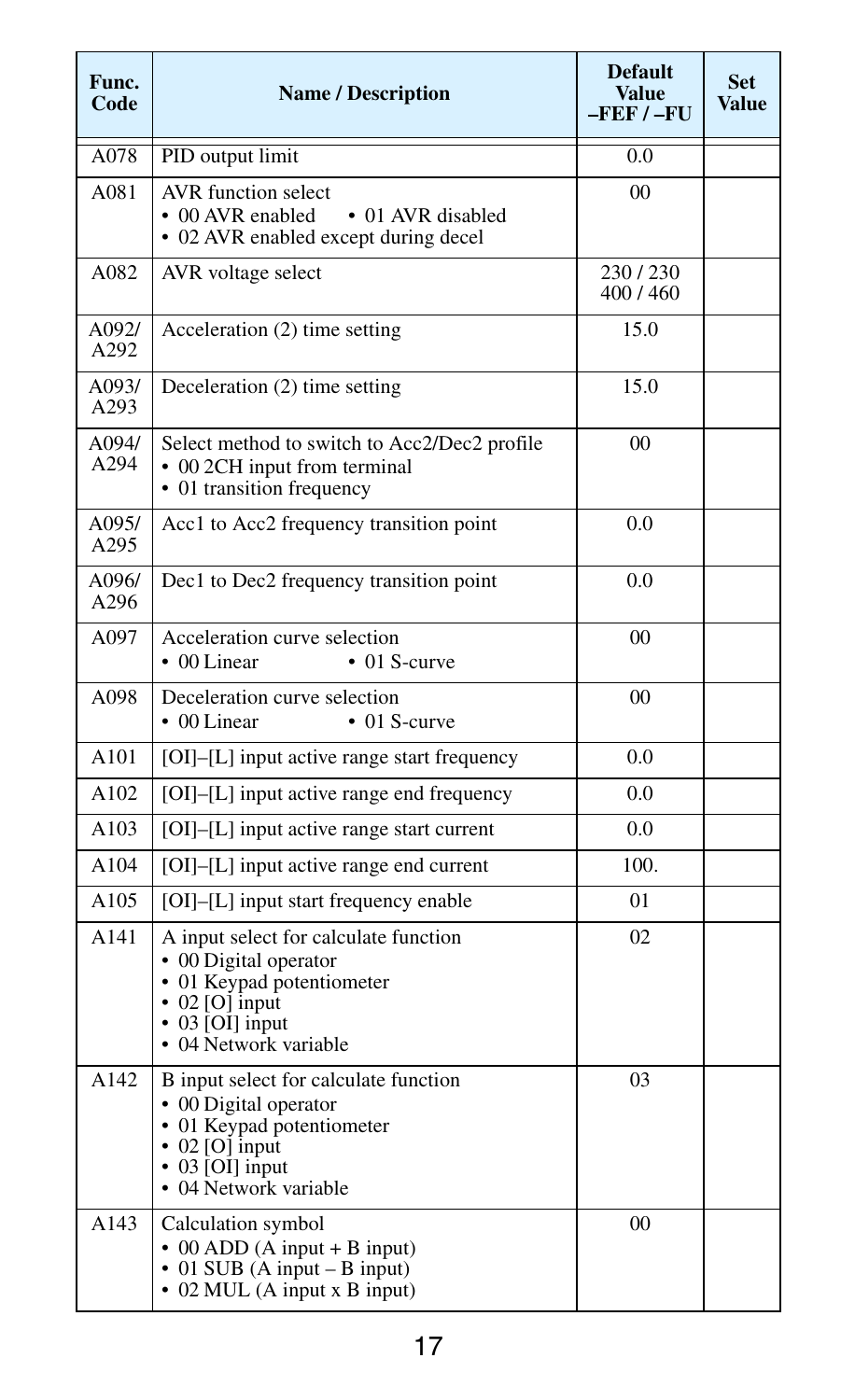| Func.<br>Code | <b>Name / Description</b>                                                                                                              | <b>Default</b><br><b>Value</b><br>$-$ FEF $/ -$ FU | <b>Set</b><br>Value |
|---------------|----------------------------------------------------------------------------------------------------------------------------------------|----------------------------------------------------|---------------------|
| A145          | ADD frequency                                                                                                                          | 0.0                                                |                     |
| A146          | ADD direction select<br>• 00 Plus (adds A145 value to output frequency)<br>• 01 Minus (subtracts A145 value from output)<br>frequency) | 00                                                 |                     |

### **"B" Group: Fine-tuning Functions**

| Func.<br>Code             | <b>Name / Description</b>                                                                                                                                                                                                                                                           | <b>Default</b><br><b>Value</b><br>$-FEF/-FU$ | <b>Set</b><br>Value |
|---------------------------|-------------------------------------------------------------------------------------------------------------------------------------------------------------------------------------------------------------------------------------------------------------------------------------|----------------------------------------------|---------------------|
| <b>B001</b>               | Selection of automatic restart mode<br>• 00 Alarm output after trip, automatic restart<br>disabled<br>• 01 Restart at 0Hz<br>• 02 Resume operation after frequency<br>matching<br>• 03 Resume previous freq. after freq. matching,<br>then decelerate to stop and display trip info | 0 <sub>0</sub>                               |                     |
| <b>B002</b>               | Allowable under-voltage power failure time                                                                                                                                                                                                                                          | 1.0                                          |                     |
| <b>B003</b>               | Retry wait time before motor restart                                                                                                                                                                                                                                                | 1 <sub>0</sub>                               |                     |
| <b>B004</b>               | Instantaneous power failure / under-voltage trip<br>alarm enable<br>• 00 Disable<br>$\bullet$ 01 Enable                                                                                                                                                                             | 0 <sup>0</sup>                               |                     |
| <b>B005</b>               | Number of restarts on power failure / under-<br>voltage trip event<br>• 00 Restart 16 times<br>• 01 Always restart                                                                                                                                                                  | 0 <sup>0</sup>                               |                     |
| B012/<br>B <sub>212</sub> | Level of electronic thermal setting                                                                                                                                                                                                                                                 | Rated<br>current of<br>each inverter         |                     |
| B013/<br><b>B213</b>      | Electronic thermal characteristic<br>• 00 Reduced torque • 01 Const. torque                                                                                                                                                                                                         | 01                                           |                     |
| <b>B021</b>               | Overload restriction operation mode<br>• 00 Disabled<br>• 01 Enabled for accel and constant speed<br>• 02 Enabled for constant speed only                                                                                                                                           | 01                                           |                     |
| <b>B022</b>               | Overload restriction setting                                                                                                                                                                                                                                                        | Rated<br>current<br>x 1.5                    |                     |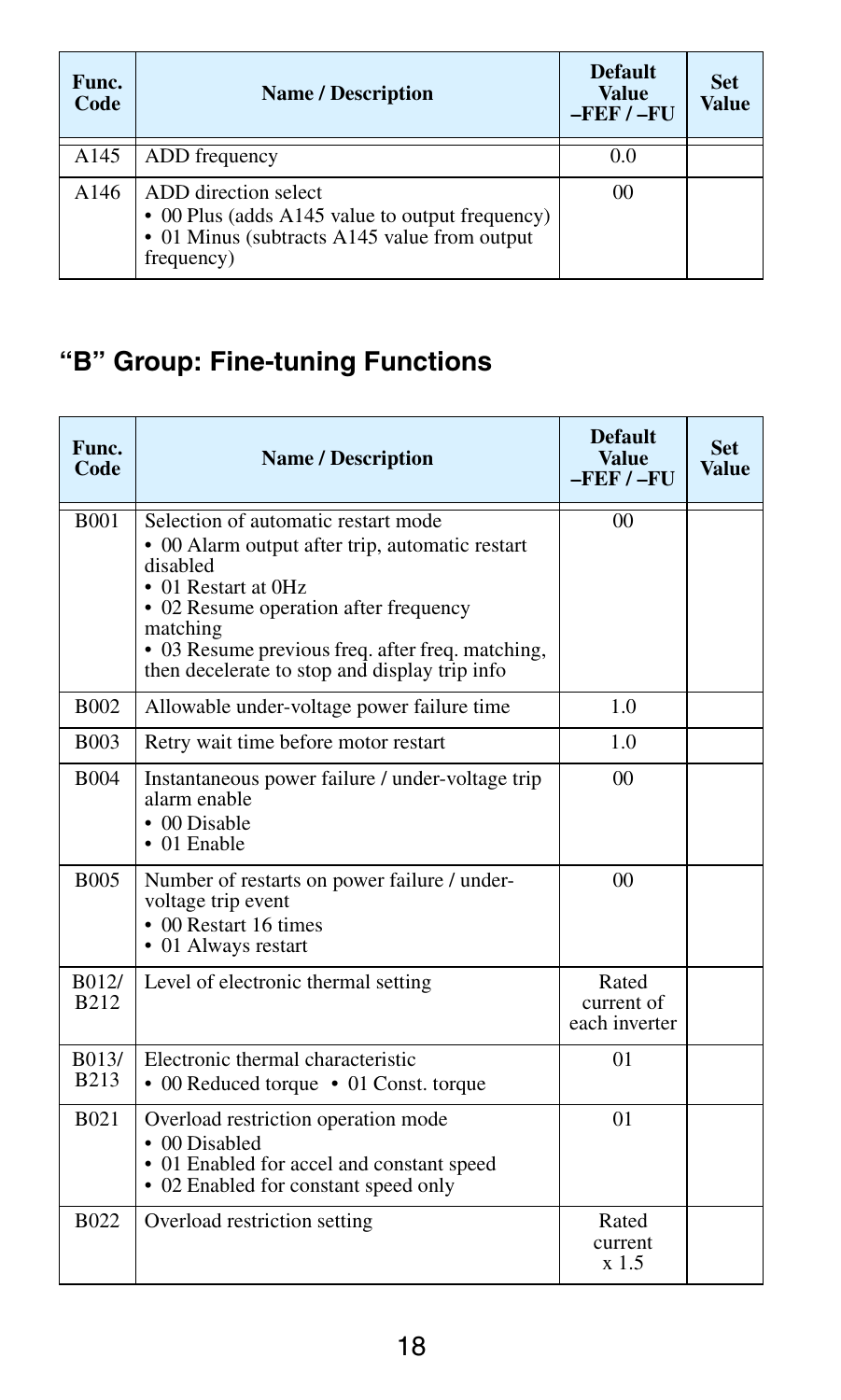| Func.<br>Code | <b>Name / Description</b>                                                                                                                                                                                                                                           | <b>Default</b><br>Value<br>$-$ FEF $/ -$ FU | <b>Set</b><br>Value |
|---------------|---------------------------------------------------------------------------------------------------------------------------------------------------------------------------------------------------------------------------------------------------------------------|---------------------------------------------|---------------------|
| <b>B023</b>   | Deceleration rate at overload restriction                                                                                                                                                                                                                           | 1.0/30.0                                    |                     |
| <b>B031</b>   | Software lock mode selection<br>• 00 Low-level access, [SFT] blocks edits<br>• 01 Low-level access, [SFT] blocks edits<br>(except F001 and Multi-speed parameters)<br>• 02 No access to edits<br>• 03 No access to edits except F001 and Multi-<br>speed parameters | 0 <sub>1</sub>                              |                     |
| <b>B080</b>   | [AM] analog signal gain                                                                                                                                                                                                                                             | 100.                                        |                     |
| <b>B082</b>   | Start frequency adjustment                                                                                                                                                                                                                                          | 0.5                                         |                     |
| <b>B083</b>   | Carrier frequency setting                                                                                                                                                                                                                                           | 5.0                                         |                     |
| <b>B084</b>   | Initialization mode (parameters or trip history)<br>• 00 Trip history clear<br>• 01 Parameter initialization<br>• 02 Trip history clear and parameter<br>initialization                                                                                             | $00\,$                                      |                     |
| <b>B085</b>   | Country code for initialization<br>• 00 Japan version<br>• 01 Europe version<br>• 02 USA version                                                                                                                                                                    | 01/02                                       |                     |
| <b>B086</b>   | Frequency scaling conversion factor                                                                                                                                                                                                                                 | 1.0                                         |                     |
| <b>B087</b>   | STOP key enable<br>$\cdot$ 00 Enable<br>• 01 Disable                                                                                                                                                                                                                | $00 \,$                                     |                     |
| <b>B088</b>   | Restart mode after FRS<br>• 00 Restart from 0Hz<br>• 01 Restart from frequency detected from<br>actual speed of motor                                                                                                                                               | 0 <sup>0</sup>                              |                     |
| <b>B090</b>   | Dynamic braking usage ratio                                                                                                                                                                                                                                         | 0.0                                         |                     |
| <b>B091</b>   | Stop mode selection<br>• 00 DEC (decelerate and stop)<br>• 01 FRS (free-run to stop)                                                                                                                                                                                | 0 <sub>0</sub>                              |                     |
| B092          | Cooling fan control<br>• 00 Fan always ON<br>• 01 Fan ON during Run, OFF during Stop<br>• 02 Fan is temperature-controlled                                                                                                                                          | 00                                          |                     |
| <b>B095</b>   | Dynamic braking control<br>• 00 Disable<br>• 01 Enable during RUN only<br>• 02 Enable always                                                                                                                                                                        | 00                                          |                     |
| <b>B096</b>   | Dynamic braking activation level                                                                                                                                                                                                                                    | 360/720                                     |                     |
| <b>B130</b>   | Over-voltage LADSTOP enable<br>• 00 Disable<br>$\bullet$ 01 Enable                                                                                                                                                                                                  | 00                                          |                     |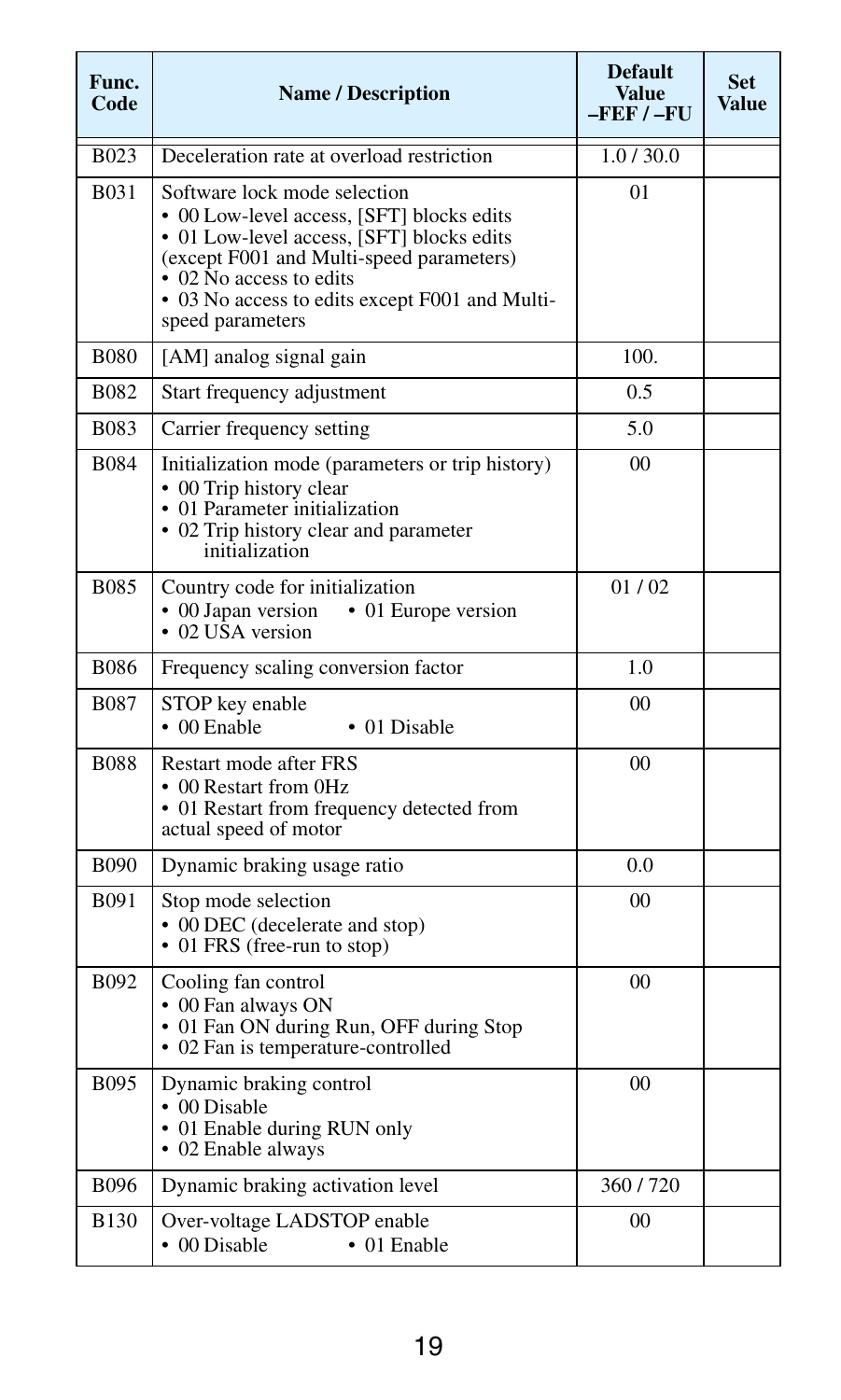| Func.<br>Code | <b>Name / Description</b>                                                  | <b>Default</b><br><b>Value</b><br>$-$ FEF $/ -$ FU | <b>Set</b><br><b>Value</b> |
|---------------|----------------------------------------------------------------------------|----------------------------------------------------|----------------------------|
| <b>B140</b>   | Over-current trip suppression<br>$\cdot$ 00 Disable<br>$\bullet$ 01 Enable | 00                                                 |                            |
| <b>B150</b>   | Carrier mode<br>00 Disable<br>$\bullet$ 01 Enable                          | 00                                                 |                            |

### **"C" Group: Intelligent Terminal Functions**

| Func.<br>Code    | <b>Name / Description</b>            | <b>Default</b><br><b>Value</b><br>$-FEF / - FU$   | <b>Set</b><br><b>Value</b> |  |
|------------------|--------------------------------------|---------------------------------------------------|----------------------------|--|
| C <sub>001</sub> | Terminal [1] function                | Twenty-four option<br>codes available             | 00                         |  |
| C <sub>002</sub> | Terminal [2] function                | (see page $23$ )                                  | 01                         |  |
| CO <sub>03</sub> | Terminal [3] function                |                                                   | 02/16                      |  |
| C <sub>004</sub> | Terminal [4] function                |                                                   | 03/13                      |  |
| C <sub>005</sub> | Terminal [5] function                |                                                   | 18/09                      |  |
| C <sub>006</sub> | Terminal [6] function                |                                                   | 09/18                      |  |
| C <sub>011</sub> | Terminal [1] active state            | • 00 Normally open                                | 0 <sup>0</sup>             |  |
| C <sub>012</sub> | Terminal [2] active state            | [NO]<br>• 01 Normally<br>closed [NC]              | $00\,$                     |  |
| C <sub>013</sub> | Terminal [3] active state            |                                                   | $00\,$                     |  |
| C <sub>014</sub> | Terminal [4] active state            |                                                   | 00/01                      |  |
| C <sub>015</sub> | Terminal [5] active state            |                                                   | $00\,$                     |  |
| C <sub>016</sub> | Terminal [6] active state            |                                                   | $00\,$                     |  |
| CO <sub>21</sub> | Terminal [11] function               | Ten option codes                                  | 01                         |  |
| CO <sub>22</sub> | Terminal [12] function               | available<br>(see page 24)                        | 00 <sup>1</sup>            |  |
| C <sub>026</sub> | Alarm relay terminal<br>function     |                                                   | $0.5^{\circ}$              |  |
| CO <sub>28</sub> | [AM] signal selection                | Two option codes<br>available<br>(see page $24$ ) | $00\,$                     |  |
| C <sub>031</sub> | Terminal [11] active state           | • 00 Normally open                                | $00\,$                     |  |
| C <sub>032</sub> | Terminal [12] active state           | (NO)<br>• 01 Normally                             | $00\,$                     |  |
| CO <sub>33</sub> | Alarm relay terminal<br>active state | closed (NC)                                       | 01                         |  |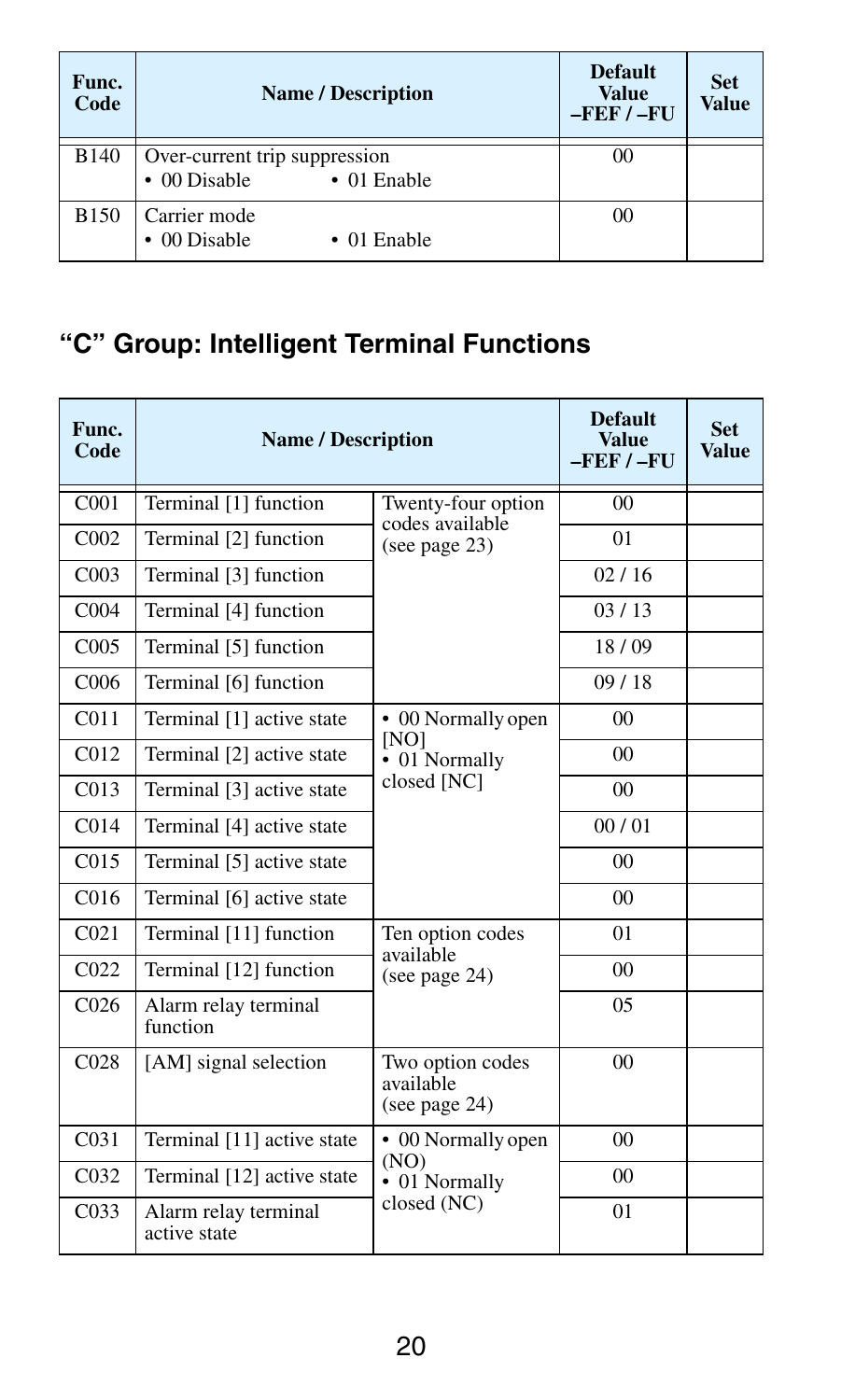| Func.<br>Code    | <b>Name / Description</b>                                                                                                                                                                   | <b>Default</b><br>Value<br>$-FEF/-FU$ | <b>Set</b><br>Value |
|------------------|---------------------------------------------------------------------------------------------------------------------------------------------------------------------------------------------|---------------------------------------|---------------------|
| C <sub>041</sub> | Overload level setting                                                                                                                                                                      | Rated<br>current of<br>inverter       |                     |
| C <sub>042</sub> | Frequency arrival setting for accel                                                                                                                                                         | 0.0                                   |                     |
| C <sub>043</sub> | Arrival frequency setting for decel                                                                                                                                                         | 0.0                                   |                     |
| C <sub>044</sub> | PID deviation level setting                                                                                                                                                                 | 3.0                                   |                     |
| C <sub>052</sub> | PID FBV function high limit                                                                                                                                                                 | 100.0                                 |                     |
| CO <sub>53</sub> | PID FBV function variable low limit                                                                                                                                                         | 0.0                                   |                     |
| C <sub>071</sub> | Communication speed selection<br>$\cdot$ 04 4800 bps<br>$\cdot$ 05 9600 bps<br>$\cdot$ 06 19200 bps                                                                                         | 06/04                                 |                     |
| C <sub>072</sub> | Node allocation                                                                                                                                                                             | $\mathbf{1}$ .                        |                     |
| C <sub>074</sub> | Communication parity selection<br>$\cdot$ 00 No parity<br>• 01 Even parity<br>• 02 Odd parity                                                                                               | 0 <sub>0</sub>                        |                     |
| C075             | Communication stop bit selection                                                                                                                                                            | 1                                     |                     |
| C <sub>076</sub> | Communication error select<br>• 00 Trip (error code E60)<br>• 01 Decelerate to stop and trip (error code E60)<br>• 02 Disable<br>• 03 Free run stop (coasting)<br>• 04 Decelerate to a stop | 02                                    |                     |
| C077             | Communication error time-out                                                                                                                                                                | 0.00                                  |                     |
| C <sub>078</sub> | Communication wait time                                                                                                                                                                     | $\Omega$ .                            |                     |
| C <sub>081</sub> | O input span calibration                                                                                                                                                                    | 100.0                                 |                     |
| C <sub>082</sub> | OI input span calibration                                                                                                                                                                   | 100.0                                 |                     |
| C <sub>085</sub> | Thermistor input tuning                                                                                                                                                                     | 100.0                                 |                     |
| C086             | [AM] terminal offset tuning                                                                                                                                                                 | 0.0                                   |                     |
| C091             | Debug mode enable<br>• 00 Display<br>• 01 No display                                                                                                                                        |                                       |                     |
| C101             | Up/Down memory mode selection<br>• 00 Clear last frequency (return to default<br>frequency F001)<br>• 01 Keep last frequency adjusted by UP/DWN                                             | 0 <sub>0</sub>                        |                     |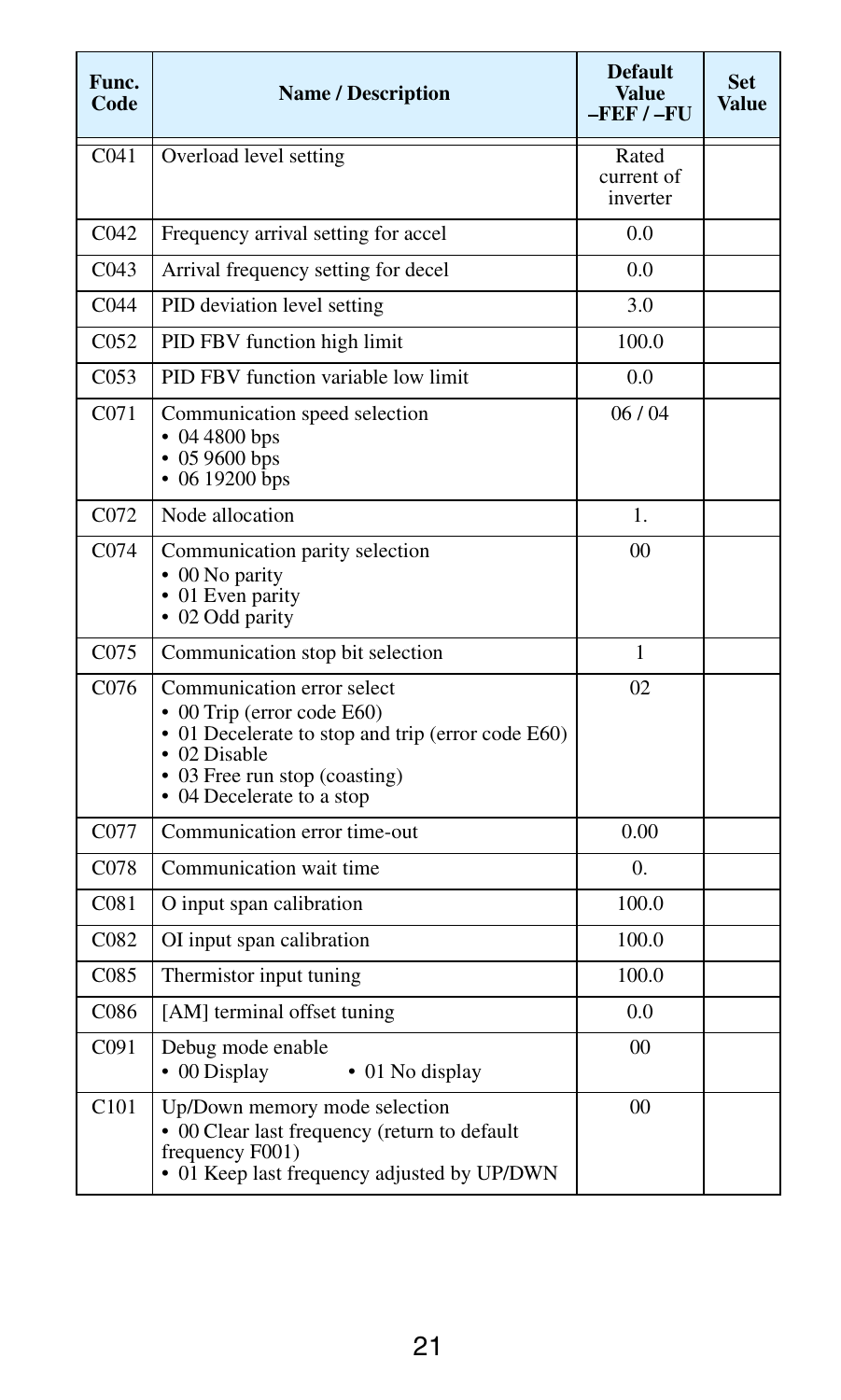| Func.<br>Code    | <b>Name / Description</b>                                                                                                                                                                                                                                                               | <b>Default</b><br><b>Value</b><br>$-FEF / - FU$ | <b>Set</b><br>Value |  |
|------------------|-----------------------------------------------------------------------------------------------------------------------------------------------------------------------------------------------------------------------------------------------------------------------------------------|-------------------------------------------------|---------------------|--|
| C102             | Reset selection<br>• 00 Cancel trip state at input signal ON transi-<br>tion, stops inverter if in Run Mode<br>• 01 Cancel trip state at signal OFF transition,<br>stops inverter if in Run Mode<br>• 02 Cancel trip state at input signal ON transi-<br>tion, no effect if in Run Mode |                                                 | 0 <sub>0</sub>      |  |
| C141             | Input A select for logic<br>output                                                                                                                                                                                                                                                      | Nine option codes<br>available                  | 0 <sup>0</sup>      |  |
| C142             | Input B select for logic<br>output                                                                                                                                                                                                                                                      | (LOG excluded),<br>see page 24                  | 01                  |  |
| C143             | Logic function select<br>$\cdot$ 00 [LOG] = A AND B<br>$\bullet$ 01 [LOG] = A OR B<br>$\cdot$ 02 [LOG] = A XOR B                                                                                                                                                                        |                                                 | 0 <sup>0</sup>      |  |
| C144             | Terminal [11] ON delay                                                                                                                                                                                                                                                                  |                                                 | 0.0                 |  |
| C145             | Terminal [11] OFF delay                                                                                                                                                                                                                                                                 | 0.0                                             |                     |  |
| C <sub>146</sub> | Terminal [12] ON delay                                                                                                                                                                                                                                                                  | 0.0                                             |                     |  |
| C147             | Terminal [12] OFF delay                                                                                                                                                                                                                                                                 | 0.0                                             |                     |  |
| C148             | Output relay ON delay                                                                                                                                                                                                                                                                   | 0.0                                             |                     |  |
| C <sub>149</sub> | Output relay OFF delay                                                                                                                                                                                                                                                                  |                                                 | 0.0                 |  |

#### **"H" Group: Motor Constants Functions**

| Func.<br>Code             | <b>Name / Description</b>                                                                           | <b>Default</b><br><b>Value</b><br>$-$ FEF $/ -$ FU | <b>Set</b><br><b>Value</b> |
|---------------------------|-----------------------------------------------------------------------------------------------------|----------------------------------------------------|----------------------------|
| H003/<br>H <sub>203</sub> | Motor capacity                                                                                      | Factory set                                        |                            |
| H004/<br>H <sub>204</sub> | Motor poles setting<br>$\cdot$ 2 poles<br>$\cdot$ 4 poles<br>$\bullet$ 8 poles<br>$\bullet$ 6 poles | $\overline{4}$                                     |                            |
| H006/<br>H <sub>206</sub> | Motor stabilization constant                                                                        | 100                                                |                            |
| H007/<br>H <sub>207</sub> | Motor voltage select                                                                                | Factory set                                        |                            |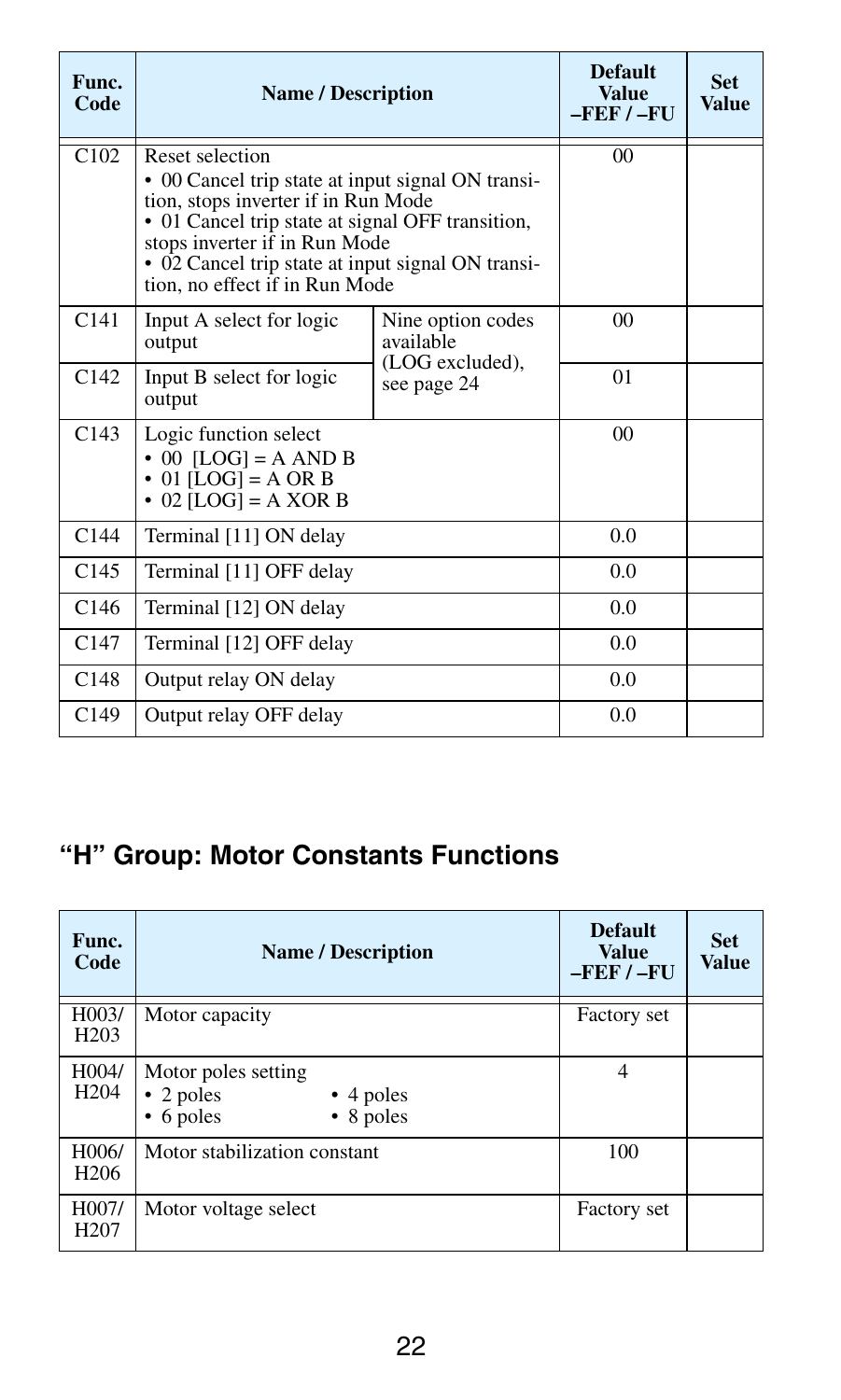| <b>Symbol</b> | Code           | <b>Input Terminal Name</b>        |
|---------------|----------------|-----------------------------------|
| FW            | $^{00}$        | Forward Run/Stop                  |
| <b>RV</b>     | 0 <sub>1</sub> | Reverse Run/Stop                  |
| CF1           | 02             | Multi-speed select, Bit 0 (LSB)   |
| CF2           | 03             | Multi-speed select, Bit 1         |
| CF3           | 04             | Multi-speed select, Bit 2         |
| CF4           | 0.5            | Multi-speed select, Bit 3 (LSB)   |
| JG            | 06             | Jogging                           |
| DB            | 07             | <b>External DC</b> braking        |
| <b>SET</b>    | 08             | Set (select) second motor data    |
| 2CH           | 09             | 2-stage accel and decel           |
| <b>FRS</b>    | 11             | Free-run stop                     |
| <b>EXT</b>    | 12             | External trip                     |
| <b>USP</b>    | 13             | Unattended start protection       |
| <b>SFT</b>    | 15             | Software lock                     |
| AT            | 16             | Analog input voltage/current sel. |
| RS            | 18             | Reset inverter                    |
| PTC           | 19             | PTC thermistor thermal protection |
| <b>STA</b>    | 20             | Start (3-wire interface)          |
| <b>STP</b>    | 21             | Stop (3-wire interface)           |
| F/R           | 22             | FWD, REV (3-wire interface)       |
| PID           | 23             | PID disable                       |
| <b>PIDC</b>   | 24             | <b>PID Reset</b>                  |
| UP            | 27             | Remote control Up func.           |
| <b>DWN</b>    | 28             | Remote control Down func.         |
| <b>UDC</b>    | 29             | Remote control data clearing      |
| <b>OPE</b>    | 31             | Operator control                  |
| <b>ADD</b>    | 50             | Add frequency enable              |
| $F-TM$        | 51             | Force Terminal Mode               |
|               | 255            | Not selected                      |

### **Intelligent Input Terminal Listing**